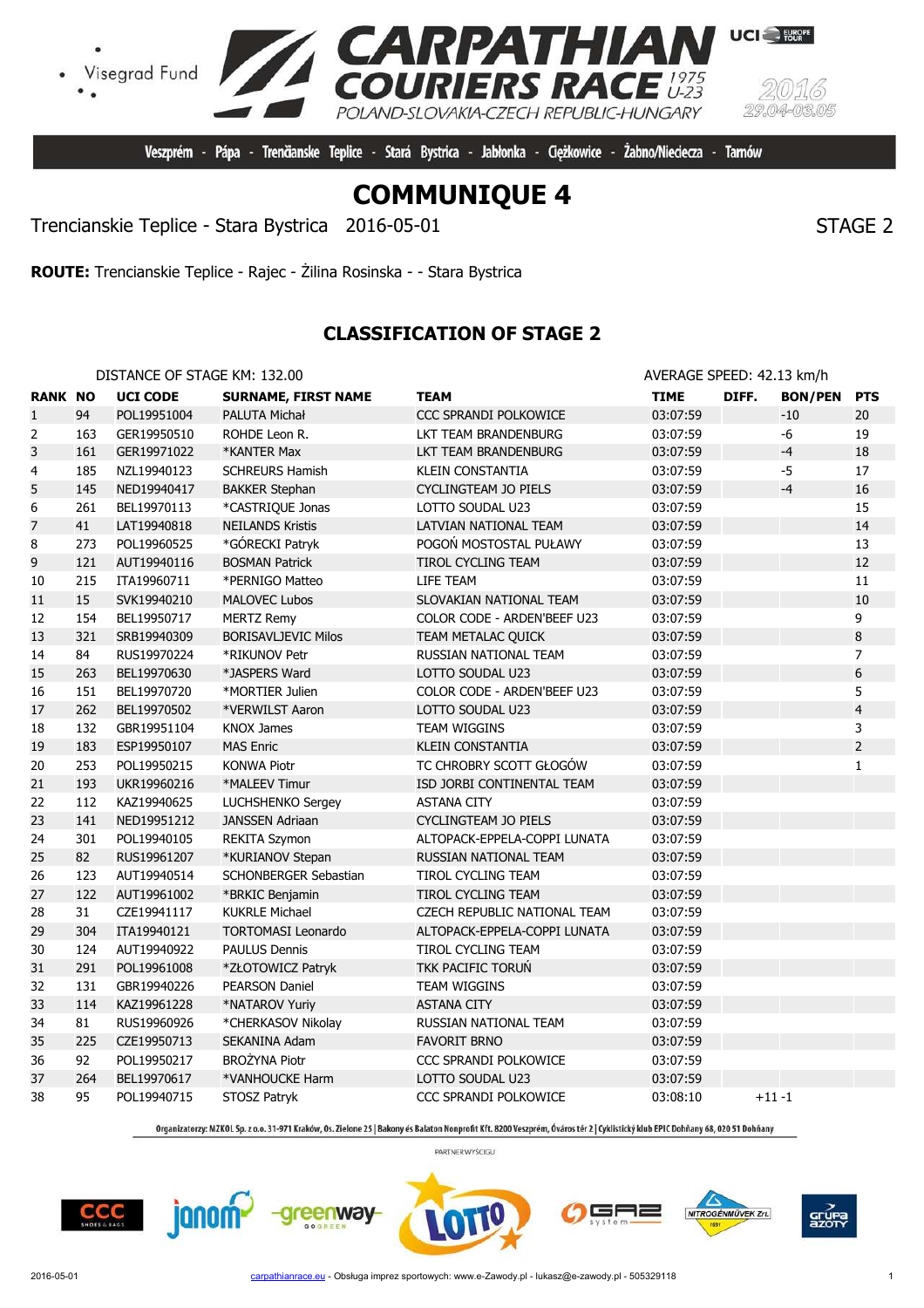

(5)  $29.04$ 

|    |     |             |                          | Veszprém - Pápa - Trenčianske Teplice - Stará Bystrica - Jabłonka - Ciężkowice - Żabno/Nieciecza - Tarnów |          |           |
|----|-----|-------------|--------------------------|-----------------------------------------------------------------------------------------------------------|----------|-----------|
| 39 | 313 | UKR19940518 | KOZACHENKO Serhii        | KYIV REGIONAL TEAM                                                                                        | 03:08:50 | $+51$     |
| 40 | 53  | BLR19960609 | *KARALIOK Yauheni        | BELARUSSIAN NATIONAL TEAM                                                                                 | 03:08:50 | $+51$     |
| 41 | 133 | GBR19950117 | <b>KELLY Jake</b>        | <b>TEAM WIGGINS</b>                                                                                       | 03:08:50 | $+51$     |
| 42 | 101 | NOR19941009 | EIKELAND Ken-Levi        | TEAM FIXIT.NO                                                                                             | 03:08:50 | $+51$     |
| 43 | 85  | RUS19970311 | *BORISOV Aleksandr       | RUSSIAN NATIONAL TEAM                                                                                     | 03:08:50 | $+51$     |
| 44 | 232 | POL19940327 | SYKAŁA Wojciech          | TARNOVIA TARNOWO PODGÓRNE                                                                                 | 03:08:50 | $+51$     |
| 45 | 223 | CZE19950830 | <b>FIALA Petr</b>        | <b>FAVORIT BRNO</b>                                                                                       | 03:08:50 | $+51$     |
| 46 | 315 | UKR19970923 | *SOLTASIUK Vladyslaw     | KYIV REGIONAL TEAM                                                                                        | 03:08:50 | $+51$     |
| 47 | 294 | POL19971016 | *KUKLEWICZ Karol         | TKK PACIFIC TORUN                                                                                         | 03:08:50 | $+51$     |
| 48 | 144 | NED19940507 | <b>BOS Maikel</b>        | CYCLINGTEAM JO PIELS                                                                                      | 03:08:50 | $+51$     |
| 49 | 42  | LAT19970420 | *GAVARS Eriks            | LATVIAN NATIONAL TEAM                                                                                     | 03:08:50 | $+51$     |
| 50 | 61  | LTU19970226 | *LASINIS Venantas        | LITHUANIAN NATIONAL TEAM                                                                                  | 03:08:50 | $+51$     |
| 51 | 93  | POL19960102 | *MAŁECKI Kamil           | CCC SPRANDI POLKOWICE                                                                                     | 03:08:50 | $+51$     |
| 52 | 153 | BEL19960521 | *TAMINIAUX Lionel        | COLOR CODE - ARDEN'BEEF U23                                                                               | 03:08:50 | $+51 - 2$ |
| 53 | 71  | UKR19970104 | *SHEVCHUK Taras          | UKRAINIAN NATIONAL TEAM                                                                                   | 03:08:50 | $+51$     |
| 54 | 75  | UKR19951105 | POHORELOV Vladyslav      | UKRAINIAN NATIONAL TEAM                                                                                   | 03:08:50 | $+51$     |
| 55 | 105 | NOR19950219 | <b>BREIVOLD Jon</b>      | TEAM FIXIT.NO                                                                                             | 03:08:50 | $+51$     |
| 56 | 155 | BEL19940522 | <b>ROBEET Ludovic</b>    | COLOR CODE - ARDEN'BEEF U23                                                                               | 03:08:50 | $+51$     |
| 57 | 283 | GER19950513 | <b>NIEDERLAG Luca</b>    | <b>KED - STEVENS RADTEAM BERLIN</b>                                                                       | 03:08:50 | $+51$     |
| 58 | 224 | CZE19951023 | <b>NEUMAN Dominik</b>    | <b>FAVORIT BRNO</b>                                                                                       | 03:08:50 | $+51$     |
| 59 | 305 | POL19950604 | SZELĄG Gracjan           | ALTOPACK-EPPELA-COPPI LUNATA                                                                              | 03:08:50 | $+51$     |
| 60 | 235 | POL19950311 | KRZYWDA Patryk           | TARNOVIA TARNOWO PODGÓRNE                                                                                 | 03:08:50 | $+51$     |
| 61 | 312 | UKR19950412 | <b>MORUHA Anton</b>      | KYIV REGIONAL TEAM                                                                                        | 03:08:50 | $+51$     |
| 62 | 125 | AUT19950121 | <b>WACHTER Alexander</b> | TIROL CYCLING TEAM                                                                                        | 03:08:50 | $+51$     |
| 63 | 251 | POL19940824 | <b>GRABIS Mateusz</b>    | TC CHROBRY SCOTT GŁOGÓW                                                                                   | 03:08:50 | $+51$     |
| 64 | 164 | GER19960307 | *FRAHM Jasper            | LKT TEAM BRANDENBURG                                                                                      | 03:08:50 | $+51$     |
| 65 | 214 | ITA19960827 | *GARZI Lorenzo           | LIFE TEAM                                                                                                 | 03:08:50 | $+51$     |
| 66 | 191 | UKR19940202 | <b>KLEPIKOV Ilya</b>     | ISD JORBI CONTINENTAL TEAM                                                                                | 03:08:50 | $+51$     |
| 67 | 311 | UKR19950926 | <b>SHUMILOV Yurii</b>    | KYIV REGIONAL TEAM                                                                                        | 03:08:50 | $+51$     |
| 68 | 34  | CZE19970516 | *SORM Jiri               | CZECH REPUBLIC NATIONAL TEAM                                                                              | 03:08:50 | $+51$     |
| 69 | 33  | CZE19960127 | *SIPOS Marek             | CZECH REPUBLIC NATIONAL TEAM                                                                              | 03:08:50 | $+51$     |
| 70 | 111 | KAZ19960306 | *SHTEIN Grigoriy         | <b>ASTANA CITY</b>                                                                                        | 03:08:50 | $+51$     |
| 71 | 182 | POR19940703 | <b>BICO Nuno</b>         | <b>KLEIN CONSTANTIA</b>                                                                                   | 03:08:50 | $+51$     |
| 72 | 135 | GBR19950208 | THOMPSON Michael         | <b>TEAM WIGGINS</b>                                                                                       | 03:08:50 | $+51$     |
| 73 | 55  | BLR19950816 | TSISHCHANKA Hardzei      | BELARUSSIAN NATIONAL TEAM                                                                                 | 03:08:50 | $+51$     |
| 74 | 32  | CZE19960924 | *CAMDRA Pavel            | CZECH REPUBLIC NATIONAL TEAM                                                                              | 03:08:50 | $+51$     |
| 75 | 314 | UKR19960910 | *BONDARENKO Pavlo        | KYIV REGIONAL TEAM                                                                                        | 03:08:50 | $+51$     |
| 76 | 302 | ITA19941128 | <b>ALBAN Matteo</b>      | ALTOPACK-EPPELA-COPPI LUNATA                                                                              | 03:08:50 | $+51$     |
| 77 | 303 | ITA19960607 | *FUGGIANO Rocco          | ALTOPACK-EPPELA-COPPI LUNATA                                                                              | 03:08:50 | $+51$     |
| 78 | 171 | SVK19960130 | *BELLAN Juraj            | DUKLA BANSKA BYSTRICA                                                                                     | 03:08:50 | $+51$     |
| 79 | 143 | NED19940321 | DE KLEIJN Arvid          | <b>CYCLINGTEAM JO PIELS</b>                                                                               | 03:08:50 | $+51$     |
| 80 | 83  | RUS19950124 | KOBERNIAK Evgenii        | RUSSIAN NATIONAL TEAM                                                                                     | 03:08:50 | $+51$     |
| 81 | 231 | POL19951124 | <b>PAWLAK Tobiasz</b>    | TARNOVIA TARNOWO PODGÓRNE                                                                                 | 03:08:50 | $+51$     |
| 82 | 213 | ITA19940321 | <b>CARESIA Gianmarco</b> | LIFE TEAM                                                                                                 | 03:09:04 | $+1:05$   |
| 83 | 72  | UKR19951012 | <b>GLADYSH Roman</b>     | UKRAINIAN NATIONAL TEAM                                                                                   | 03:09:05 | $+1:06$   |
| 84 | 35  | CZE19971201 | *STIBINGER Matei         | CZECH REPUBLIC NATIONAL TEAM                                                                              | 03:10:24 | $+2:25$   |
| 85 | 25  | POL19970129 | *SOWIŃSKI Artur          | POLISH NATIONAL TEAM                                                                                      | 03:10:29 | $+2:30$   |
| 86 | 201 | HUN19960928 | *FILUTAS Viktor          | <b>SZUPER BETON</b>                                                                                       | 03:10:37 | $+2:38$   |
| 87 | 252 | POL19940822 | NAJS Jakub               | TC CHROBRY SCOTT GŁOGÓW                                                                                   | 03:10:37 | $+2:38$   |
| 88 | 45  | LAT19970118 | *RUBENIS Klavs           | LATVIAN NATIONAL TEAM                                                                                     | 03:10:37 | $+2:38$   |
| 89 | 275 | POL19961012 | *ZAWISTOWSKI Kamil       | POGOŃ MOSTOSTAL PUŁAWY                                                                                    | 03:10:37 | $+2:38$   |

Organizatorzy: MZKOL Sp. z o.o. 31-971 Kraków, Os. Zielone 25 | Bakony és Balaton Nonprofit Kft. 8200 Veszprém, Óváros tér 2 | Cyklistický klub EPIC Dohňany 68, 020 51 Dohňany







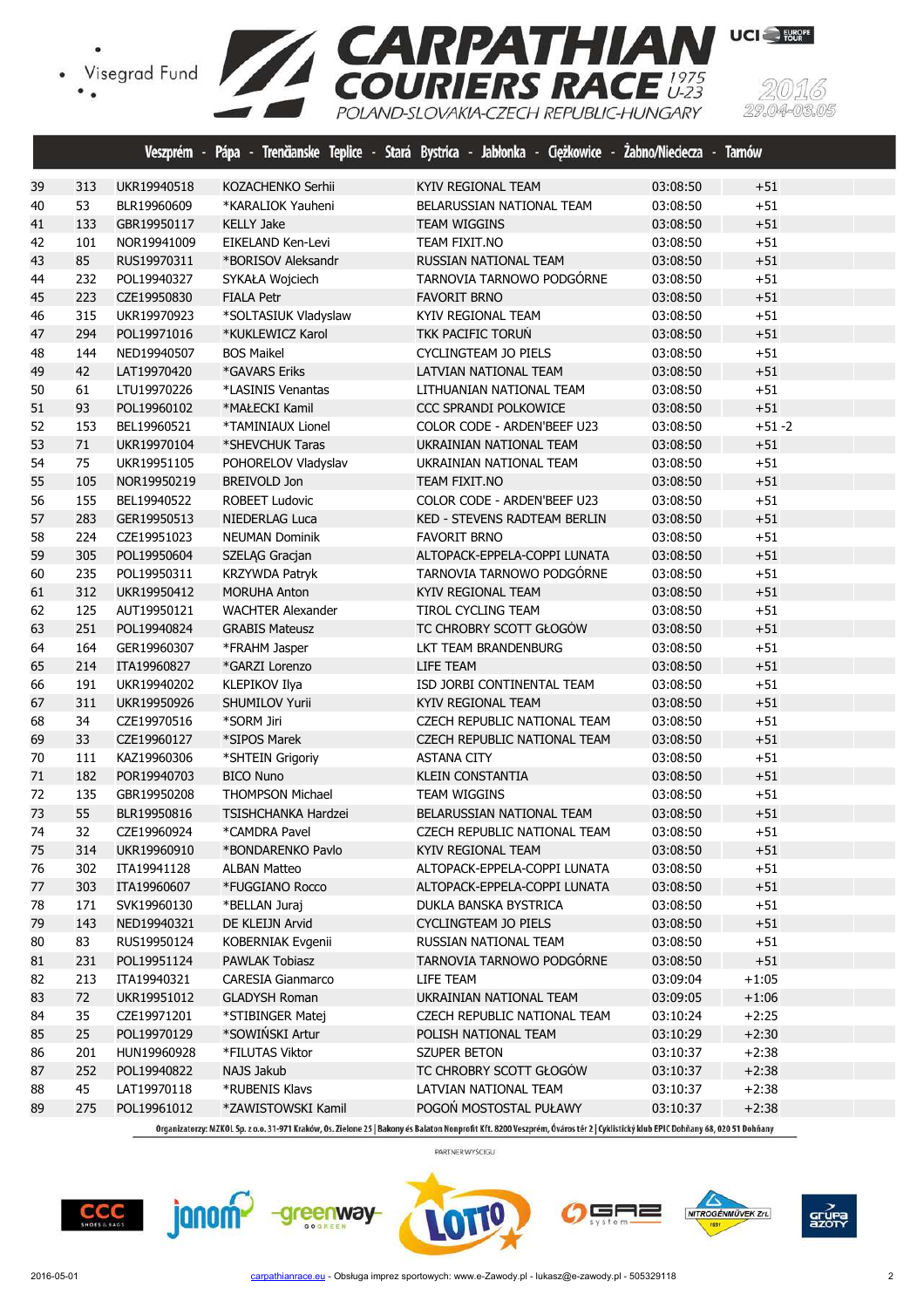

|     |     |             |                           | Veszprém - Pápa - Trenčianske Teplice - Stará Bystrica - Jabłonka - Ciężkowice - Zabno/Nieciecza - Tarnów |            |          |
|-----|-----|-------------|---------------------------|-----------------------------------------------------------------------------------------------------------|------------|----------|
| 90  | 323 | SRB19940506 | STEFANOVIC Stefan         | TEAM METALAC QUICK                                                                                        | 03:10:37   | $+2:38$  |
| 91  | 102 | NOR19950819 | <b>OVERLAND Bjornar</b>   | TEAM FIXIT.NO                                                                                             | 03:10:37   | $+2:38$  |
| 92  | 282 | GER19970729 | *MALCHAREK Moritz         | KED - STEVENS RADTEAM BERLIN                                                                              | 03:10:37   | $+2:38$  |
| 93  | 255 | POL19960506 | *TUREK Kamil              | TC CHROBRY SCOTT GŁOGÓW                                                                                   | 03:10:37   | $+2:38$  |
| 94  | 23  | POL19960127 | *WEWIÓR Dominik           | POLISH NATIONAL TEAM                                                                                      | 03:10:37   | $+2:38$  |
| 95  | 54  | BLR19950630 | AKHRAMENKA Yauheni        | BELARUSSIAN NATIONAL TEAM                                                                                 | 03:10:37   | $+2:38$  |
| 96  | 221 | CZE19940222 | DOLEZEL Radovan           | <b>FAVORIT BRNO</b>                                                                                       | 03:10:37   | $+2:38$  |
| 97  | 202 | HUN19951126 | <b>ROZSA Balazs</b>       | SZUPER BETON                                                                                              | 03:10:37   | $+2:38$  |
| 98  | 184 | BEL19961224 | *MOLLY Kenny              | <b>KLEIN CONSTANTIA</b>                                                                                   | 03:10:37   | $+2:38$  |
| 99  | 142 | NED19940623 | <b>VERDICK Gijs</b>       | <b>CYCLINGTEAM JO PIELS</b>                                                                               | 03:10:37   | $+2:38$  |
| 100 | 103 | NOR19960606 | *MADSEN Kristoffer        | TEAM FIXIT.NO                                                                                             | 03:10:37   | $+2:38$  |
| 101 | 162 | GER19940919 | SOBALLA Carl              | LKT TEAM BRANDENBURG                                                                                      | 03:10:37   | $+2:38$  |
| 102 | 192 | UKR19950302 | KREMINSKYI Vladyslav      | ISD JORBI CONTINENTAL TEAM                                                                                | 03:10:37   | $+2:38$  |
| 103 | 211 | ITA19940702 | <b>ACCO Francesco</b>     | LIFE TEAM                                                                                                 | 03:10:37   | $+2:38$  |
| 104 | 195 | UKR19960208 | *UDOD Rinat               | ISD JORBI CONTINENTAL TEAM                                                                                | 03:10:37   | $+2:38$  |
| 105 | 24  | POL19950805 | <b>KARBOWY Marcin</b>     | POLISH NATIONAL TEAM                                                                                      | 03:10:37   | $+2:38$  |
| 106 | 285 | GER19940616 | <b>CARSTENSEN Lucas</b>   | KED - STEVENS RADTEAM BERLIN                                                                              | 03:10:37   | $+2:38$  |
| 107 | 165 | GER19951030 | <b>KESSLER Robert</b>     | LKT TEAM BRANDENBURG                                                                                      | 03:10:37   | $+2:38$  |
| 108 | 64  | LTU19960325 | *SVETIKAS Gintaras        | LITHUANIAN NATIONAL TEAM                                                                                  | 03:10:37   | $+2:38$  |
| 109 | 113 | KAZ19970425 | *TSOY Vladimir            | <b>ASTANA CITY</b>                                                                                        | 03:10:42   | $+2:43$  |
| 110 | 104 | NOR19960716 | *JACOBSEN Andreas         | TEAM FIXIT.NO                                                                                             | 03:12:10   | $+4:11$  |
| 111 | 11  | SVK19941227 | <b>KRAJICEK Matej</b>     | SLOVAKIAN NATIONAL TEAM                                                                                   | 03:12:10   | $+4:11$  |
| 112 | 13  | SVK19960612 | *BASKA Denis              | SLOVAKIAN NATIONAL TEAM                                                                                   | 03:12:25   | $+4:26$  |
| 113 | 322 | SRB19960227 | *DRAGAJEVIC Milan         | <b>TEAM METALAC QUICK</b>                                                                                 | 03:12:25   | $+4:26$  |
| 114 | 134 | GBR19950326 | <b>HALL Luc</b>           | TEAM WIGGINS                                                                                              | 03:12:25   | $+4:26$  |
| 115 | 172 | SVK19961022 | *STRMISKA Andrej          | DUKLA BANSKA BYSTRICA                                                                                     | 03:12:25   | $+4:26$  |
| 116 | 204 | HUN19960326 | *MORICZ Daniel            | <b>SZUPER BETON</b>                                                                                       | 03:20:36   | $+12:37$ |
| 117 | 194 | UKR19960906 | *SELIVERSOV Roman         | ISD JORBI CONTINENTAL TEAM                                                                                | 03:20:36   | $+12:37$ |
| 118 | 44  | LAT19970720 | *RIEKSTINS Matiss         | LATVIAN NATIONAL TEAM                                                                                     | 03:22:02   | $+14:03$ |
| 119 | 325 | SRB19970804 | *BAZALAC Miloje           | <b>TEAM METALAC QUICK</b>                                                                                 | 03:22:03   | $+14:04$ |
| 120 | 22  | POL19970531 | *SLAWEK Damian            | POLISH NATIONAL TEAM                                                                                      | 03:22:03   | $+14:04$ |
| 121 | 281 | GER19960416 | *JURSS Malte              | <b>KED - STEVENS RADTEAM BERLIN</b>                                                                       | 03:22:03   | $+14:04$ |
| 122 | 52  | BLR19940721 | SHEMETAU Mikhail          | BELARUSSIAN NATIONAL TEAM                                                                                 | 03:22:03   | $+14:04$ |
| 123 | 222 | CZE19970916 | *KUNT Lukas               | <b>FAVORIT BRNO</b>                                                                                       | 03:22:03   | $+14:04$ |
| 124 | 14  | SVK19941031 | VANCO Jakub               | SLOVAKIAN NATIONAL TEAM                                                                                   | 03:22:03   | $+14:04$ |
| 125 | 293 | POL19971014 | *SÓJKA Mikołaj            | TKK PACIFIC TORUN                                                                                         | 03:22:03   | $+14:04$ |
| 126 | 332 | SRB19970116 | *NIMCEVIC Dario           | MUGENRACE TEAM PROLOG                                                                                     | 03:22:03   | $+14:04$ |
| 127 | 331 | HUN19970722 | *ZATHURECZKY Mark         | MUGENRACE TEAM PROLOG                                                                                     | 03:22:03   | $+14:04$ |
| 128 | 274 | POL19950110 | SOLIŃSKI Jakub            | POGOŃ MOSTOSTAL PUŁAWY                                                                                    | 03:22:03   | $+14:04$ |
| 129 | 295 | POL19960713 | *ZIELIŃSKI Marceli        | TKK PACIFIC TORUN                                                                                         | 03:22:03   | $+14:04$ |
| 130 | 271 | POL19960125 | *SOLIŃSKI Patryk          | POGOŃ MOSTOSTAL PUŁAWY                                                                                    | 03:22:03   | $+14:04$ |
| 131 | 233 | POL19960127 | *WIEWIÓR Patryk           | TARNOVIA TARNOWO PODGÓRNE                                                                                 | 03:22:03   | $+14:04$ |
| 132 | 234 | POL19951216 | KORCZYŃSKI Borys          | TARNOVIA TARNOWO PODGÓRNE                                                                                 | 03:22:03   | $+14:04$ |
| 133 | 91  | POL19971030 | *BANASZEK Alan            | CCC SPRANDI POLKOWICE                                                                                     | 03:22:03   | $+14:04$ |
| 134 | 254 | POL19961129 | *NOWICKI Kacper           | TC CHROBRY SCOTT GŁOGÓW                                                                                   | 03:22:03   | $+14:04$ |
| 135 | 21  | POL19970824 | *SAJNOK Szymon            | POLISH NATIONAL TEAM                                                                                      | 03:22:03   | $+14:04$ |
| 136 | 152 | NED19950805 | HEMROLLE Johan            | COLOR CODE - ARDEN'BEEF U23                                                                               | 03:22:03   | $+14:04$ |
| 137 | 272 | POL19950422 | KASPERKIEWICZ Maciej      | POGOŃ MOSTOSTAL PUŁAWY                                                                                    | 03:22:03   | $+14:04$ |
| 138 | 212 | ITA19950502 | <b>BORDACCHINI Andrea</b> | LIFE TEAM                                                                                                 | 03:22:03   | $+14:04$ |
|     | 43  | LAT19950206 | <b>SARKANS Raivis</b>     | LATVIAN NATIONAL TEAM                                                                                     | <b>DNF</b> |          |
|     | 51  | BLR19941202 | TSISHKOU Raman            | BELARUSSIAN NATIONAL TEAM                                                                                 | <b>DNF</b> |          |

Organizatorzy: MZKOL Sp. z o.o. 31-971 Kraków, Os. Zielone 25 | Bakony és Balaton Nonprofit Kft. 8200 Veszprém, Óváros tér 2 | Cyklistický klub EPIC Dohňany 68, 020 51 Dohňany

PARTNER WYŚCIGU











(5)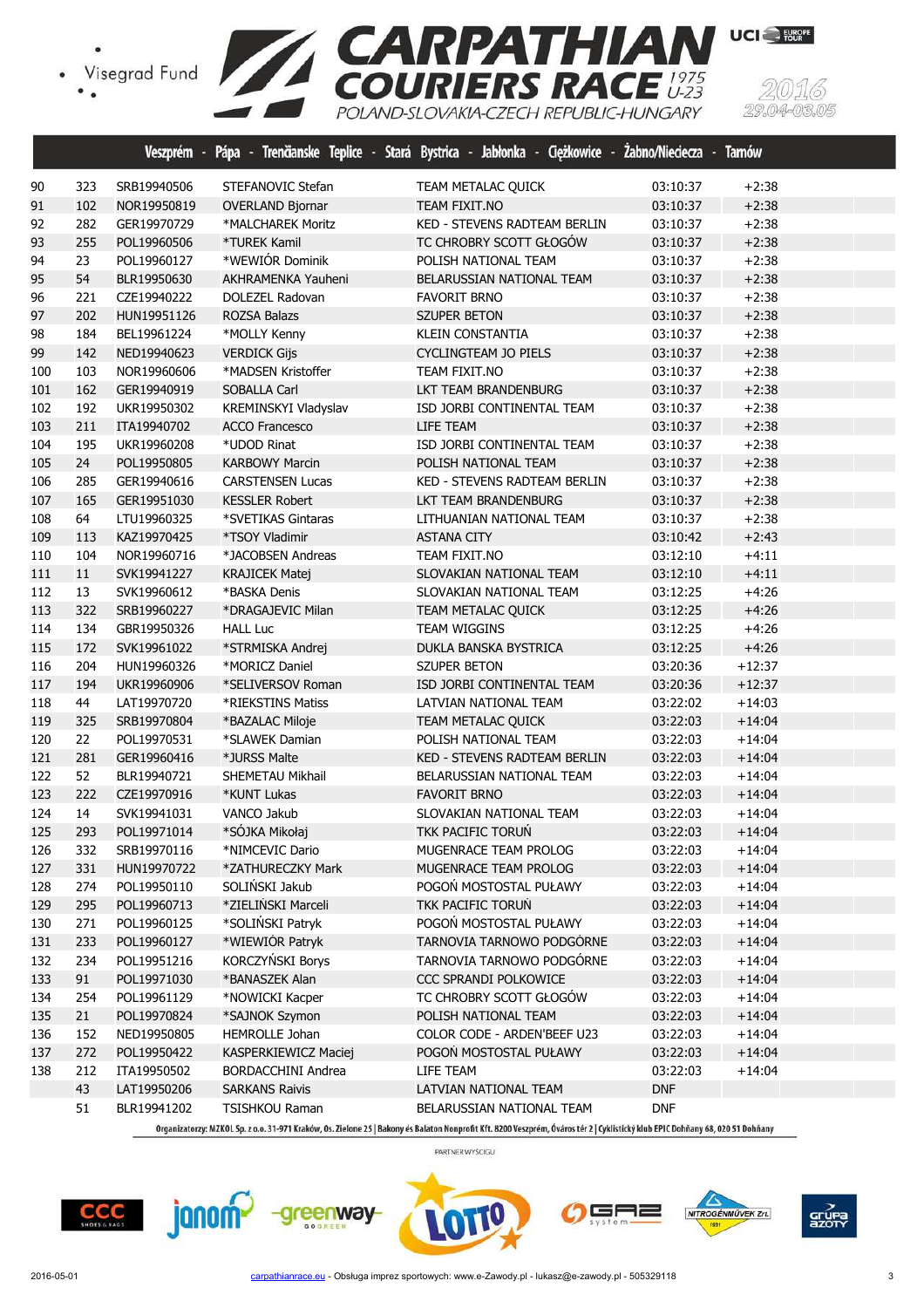• Visegrad Fund<br>• •



|     |             |                         | Veszprém - Pápa - Trenčianske Teplice - Stará Bystrica - Jabłonka - Ciężkowice - Żabno/Nieciecza - Tamów |            |
|-----|-------------|-------------------------|----------------------------------------------------------------------------------------------------------|------------|
| 63  | LTU19940612 | <b>VIDEIKA Airidas</b>  | LITHUANIAN NATIONAL TEAM                                                                                 | <b>DNF</b> |
| 65  | LTU19950504 | <b>RACIUNAS Mykolas</b> | LITHUANIAN NATIONAL TEAM                                                                                 | <b>DNF</b> |
| 73  | UKR19970929 | *CHERNYAVSKYI Andriy    | UKRAINIAN NATIONAL TEAM                                                                                  | <b>DNF</b> |
| 74  | UKR19970906 | *PIDKIVKA Vitaliy       | UKRAINIAN NATIONAL TEAM                                                                                  | <b>DNF</b> |
| 174 | SVK19971212 | *KOVACIK Vladmir        | DUKLA BANSKA BYSTRICA                                                                                    | <b>DNF</b> |
| 284 | GER19970217 | *SCHMIEDEL Sebastian    | KED - STEVENS RADTEAM BERLIN                                                                             | <b>DNF</b> |
| 292 | POL19961029 | *GUTEK Mikołaj          | TKK PACIFIC TORUN                                                                                        | <b>DNF</b> |
| 333 | HUN19950712 | RUTTKAY Zoltan          | MUGENRACE TEAM PROLOG                                                                                    | <b>DNF</b> |
| 334 | HUN19960423 | *NAGY Oliver            | MUGENRACE TEAM PROLOG                                                                                    | <b>DNF</b> |
| 181 | GER19960316 | *BOKELOH Jonas          | KLEIN CONSTANTIA                                                                                         | <b>DNS</b> |

| <b>RIDERS:</b>            |     |
|---------------------------|-----|
| <b>STARTING</b>           | 149 |
| <b>FINISHING</b>          | 138 |
| <b>OUT OF TIME LIMITS</b> | 0   |
| <b>DISQUALIFICATE</b>     | Ω   |

#### **TEAM CLASSIFICATION ON STAGE 2**

|              | <b>RANK UCI CODE</b> | <b>TEAM</b>                         | <b>COUNTRY</b> | <b>TIME</b> | DIFF.    |
|--------------|----------------------|-------------------------------------|----------------|-------------|----------|
| $\mathbf{1}$ | <b>LTS</b>           | LOTTO SOUDAL U23                    | <b>BEL</b>     | 09:23:57    |          |
| 2            | <b>TIR</b>           | TIROL CYCLING TEAM                  | <b>AUT</b>     | 09:23:57    |          |
| 3            | <b>RUS</b>           | RUSSIAN NATIONAL TEAM               | <b>RUS</b>     | 09:23:57    |          |
| 4            | CCC                  | CCC SPRANDI POLKOWICE               | <b>POL</b>     | 09:24:08    | $+11$    |
| 5            | <b>LKT</b>           | LKT TEAM BRANDENBURG                | <b>GER</b>     | 09:24:48    | $+51$    |
| 6            | <b>CJP</b>           | <b>CYCLINGTEAM JO PIELS</b>         | <b>NED</b>     | 09:24:48    | $+51$    |
| 7            | <b>CCA</b>           | COLOR CODE - ARDEN'BEEF U23         | <b>BEL</b>     | 09:24:48    | $+51$    |
| 8            | <b>WGN</b>           | <b>TEAM WIGGINS</b>                 | <b>GBR</b>     | 09:24:48    | $+51$    |
| 9            | KLC                  | <b>KLEIN CONSTANTIA</b>             | <b>CZE</b>     | 09:24:48    | $+51$    |
| 10           | <b>ALT</b>           | ALTOPACK-EPPELA-COPPI LUNATA        | <b>ITA</b>     | 09:24:48    | $+51$    |
| 11           | <b>TSE</b>           | <b>ASTANA CITY</b>                  | <b>KAZ</b>     | 09:24:48    | $+51$    |
| 12           | <b>FVB</b>           | <b>FAVORIT BRNO</b>                 | <b>CZE</b>     | 09:25:39    | $+1:42$  |
| 13           | <b>CZE</b>           | <b>CZECH REPUBLIC NATIONAL TEAM</b> | <b>CZE</b>     | 09:25:39    | $+1:42$  |
| 14           | <b>LFT</b>           | LIFE TEAM                           | <b>ITA</b>     | 09:25:53    | $+1:56$  |
| 15           | <b>KYV</b>           | KYIV REGIONAL TEAM                  | <b>UKR</b>     | 09:26:30    | $+2:33$  |
| 16           | <b>TAR</b>           | TARNOVIA TARNOWO PODGÓRNE           | <b>POL</b>     | 09:26:30    | $+2:33$  |
| 17           | <b>UKR</b>           | UKRAINIAN NATIONAL TEAM             | <b>UKR</b>     | 09:26:45    | $+2:48$  |
| 18           | LAT                  | LATVIAN NATIONAL TEAM               | LAT            | 09:27:26    | $+3:29$  |
| 19           | <b>CLG</b>           | TC CHROBRY SCOTT GŁOGÓW             | POL            | 09:27:26    | $+3:29$  |
| 20           | <b>ISD</b>           | ISD JORBI CONTINENTAL TEAM          | <b>UKR</b>     | 09:27:26    | $+3:29$  |
| 21           | <b>FIX</b>           | TEAM FIXIT.NO                       | <b>NOR</b>     | 09:28:17    | $+4:20$  |
| 22           | <b>BLR</b>           | BELARUSSIAN NATIONAL TEAM           | <b>BLR</b>     | 09:28:17    | $+4:20$  |
| 23           | <b>KED</b>           | KED - STEVENS RADTEAM BERLIN        | <b>GER</b>     | 09:30:04    | $+6:07$  |
| 24           | MEQ                  | TEAM METALAC QUICK                  | <b>SRB</b>     | 09:31:01    | $+7:04$  |
| 25           | <b>POL</b>           | POLISH NATIONAL TEAM                | <b>POL</b>     | 09:31:43    | $+7:46$  |
| 26           | <b>SVK</b>           | SLOVAKIAN NATIONAL TEAM             | <b>SVK</b>     | 09:32:34    | $+8:37$  |
| 27           | <b>PAC</b>           | TKK PACIFIC TORUŃ                   | <b>POL</b>     | 09:38:52    | $+14:55$ |
| 28           | <b>PMP</b>           | POGOŃ MOSTOSTAL PUŁAWY              | <b>POL</b>     | 09:40:39    | $+16:42$ |
|              |                      |                                     |                |             |          |

Organizatorzy: MZKOL Sp. z o.o. 31-971 Kraków, Os. Zielone 25 | Bakony és Balaton Nonprofit Kft. 8200 Veszprém, Óváros tér 2 | Cyklistický klub EPIC Dohňany 68, 020 51 Dohňany

PARTNER WYŚCIGU

 $CCC$ 

janom<sup>2</sup>





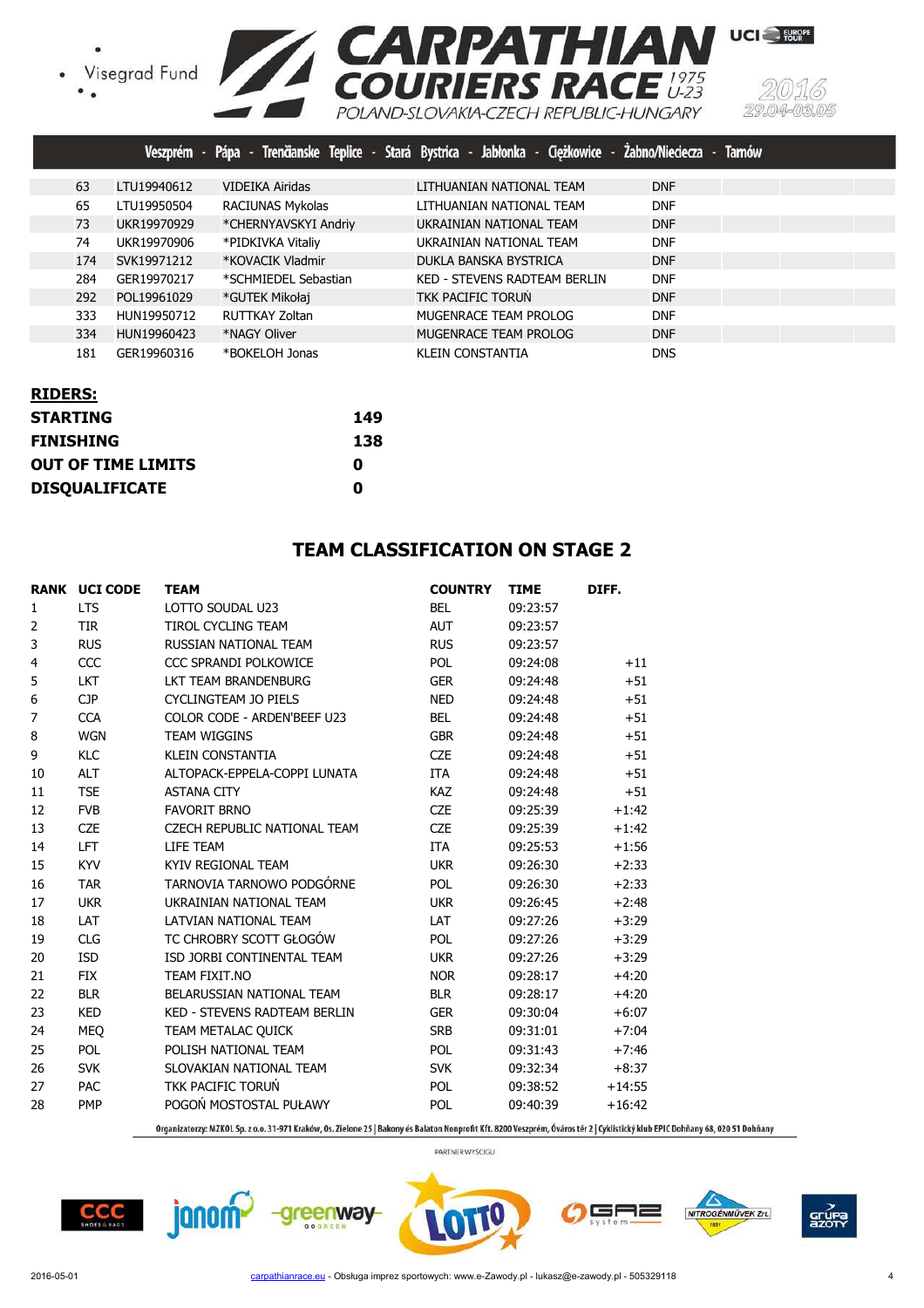

|     |     |              |  |            | Veszprém - Pápa - Trenčianske Teplice - Stará Bystrica - Jabłonka - Ciężkowice - Żabno/Nieciecza - Tarnów |          |  |
|-----|-----|--------------|--|------------|-----------------------------------------------------------------------------------------------------------|----------|--|
| -29 | S7B | SZUPER BETON |  | <b>HUN</b> | 09:41:50                                                                                                  | $+17:53$ |  |

#### **MOUNTAIN PREMIUM ON STAGE 2**

| RANK<br>$\mathbf{1}$<br>2<br>3        | 28 KM Homolka<br><b>NUMBER</b><br>183<br>83<br>301       | <b>SURNAME, FIRST NAME</b><br><b>MAS Fnric</b><br>KOBERNIAK Evgenii<br><b>REKITA Szymon</b>                   | <b>TEAM</b><br><b>KLEIN CONSTANTIA</b><br>RUSSIAN NATIONAL TEAM<br>ALTOPACK-EPPELA-COPPI LUNATA | <b>PTS</b><br>3<br>$\overline{2}$<br>1            |
|---------------------------------------|----------------------------------------------------------|---------------------------------------------------------------------------------------------------------------|-------------------------------------------------------------------------------------------------|---------------------------------------------------|
| <b>RANK</b><br>$\mathbf{1}$<br>2<br>3 | 53 KM Strazov<br><b>NUMBER</b><br>183<br>83<br>132       | <b>SURNAME, FIRST NAME</b><br><b>MAS Enric</b><br>KOBERNIAK Evgenii<br><b>KNOX James</b>                      | <b>TEAM</b><br><b>KLEIN CONSTANTIA</b><br>RUSSIAN NATIONAL TEAM<br><b>TEAM WIGGINS</b>          | <b>PTS</b><br>3<br>$\overline{2}$<br>1            |
| 92 KM Turie<br>$\mathbf{1}$<br>2<br>3 | <b>RANK NUMBER</b><br>304<br>185<br>83                   | <b>SURNAME, FIRST NAME</b><br><b>TORTOMASI Leonardo</b><br><b>SCHREURS Hamish</b><br><b>KOBERNIAK Evgenii</b> | <b>TEAM</b><br>ALTOPACK-EPPELA-COPPI LUNATA<br><b>KLEIN CONSTANTIA</b><br>RUSSIAN NATIONAL TEAM | <b>PTS</b><br>3<br>$\overline{2}$<br>$\mathbf{1}$ |
| $\mathbf{1}$<br>2<br>3                | 125 KM Lutiska<br><b>RANK NUMBER</b><br>132<br>41<br>131 | <b>SURNAME, FIRST NAME</b><br><b>KNOX James</b><br><b>NEILANDS Kristis</b><br><b>PEARSON Daniel</b>           | <b>TEAM</b><br><b>TEAM WIGGINS</b><br>LATVIAN NATIONAL TEAM<br><b>TEAM WIGGINS</b>              | <b>PTS</b><br>3<br>$\overline{2}$<br>$\mathbf{1}$ |

#### **INTERMEDIATE SPRINTS ON STAGE 2**

|   | <b>RANK NUMBER</b>    | <b>SURNAME, FIRST NAME</b> | <b>TEAM</b>                  | <b>PTS</b>    | <b>BON</b> |
|---|-----------------------|----------------------------|------------------------------|---------------|------------|
| 1 | 145                   | <b>BAKKER Stephan</b>      | CYCLINGTEAM JO PIELS         | 3             | $-3$ s.    |
| 2 | 185                   | <b>SCHREURS Hamish</b>     | <b>KLEIN CONSTANTIA</b>      |               | $-2$ s.    |
| 3 | 95                    | STOSZ Patryk               | <b>CCC SPRANDI POLKOWICE</b> |               | $-1$ s.    |
|   | 98 KM Zilina Rosinska |                            |                              |               |            |
|   | <b>RANK NUMBER</b>    | <b>SURNAME, FIRST NAME</b> | <b>TEAM</b>                  | <b>PTS</b>    | <b>BON</b> |
| 1 | 185                   | <b>SCHREURS Hamish</b>     | <b>KLEIN CONSTANTIA</b>      | 3.            | $-3s.$     |
| 2 | 153                   | <b>TAMINIAUX Lionel</b>    | COLOR CODE - ARDEN'BEEF U23  | $\mathcal{P}$ | $-2$ s.    |
| 3 | 145                   | <b>BAKKER Stephan</b>      | CYCLINGTEAM JO PIELS         |               | $-1$ s.    |

-greenway-

Organizatorzy: MZKOL Sp. z o.o. 31-971 Kraków, Os. Zielone 25 | Bakony és Balaton Nonprofit Kft. 8200 Veszprém, Óváros tér 2 | Cyklistický klub EPIC Dohňany 68, 020 51 Dohňany PARTNER WYŚCIGU



janom<sup>2</sup>

78 KM Rajec

╕═

NITROGÉNMŰVEK Zrt.

grue<br>azot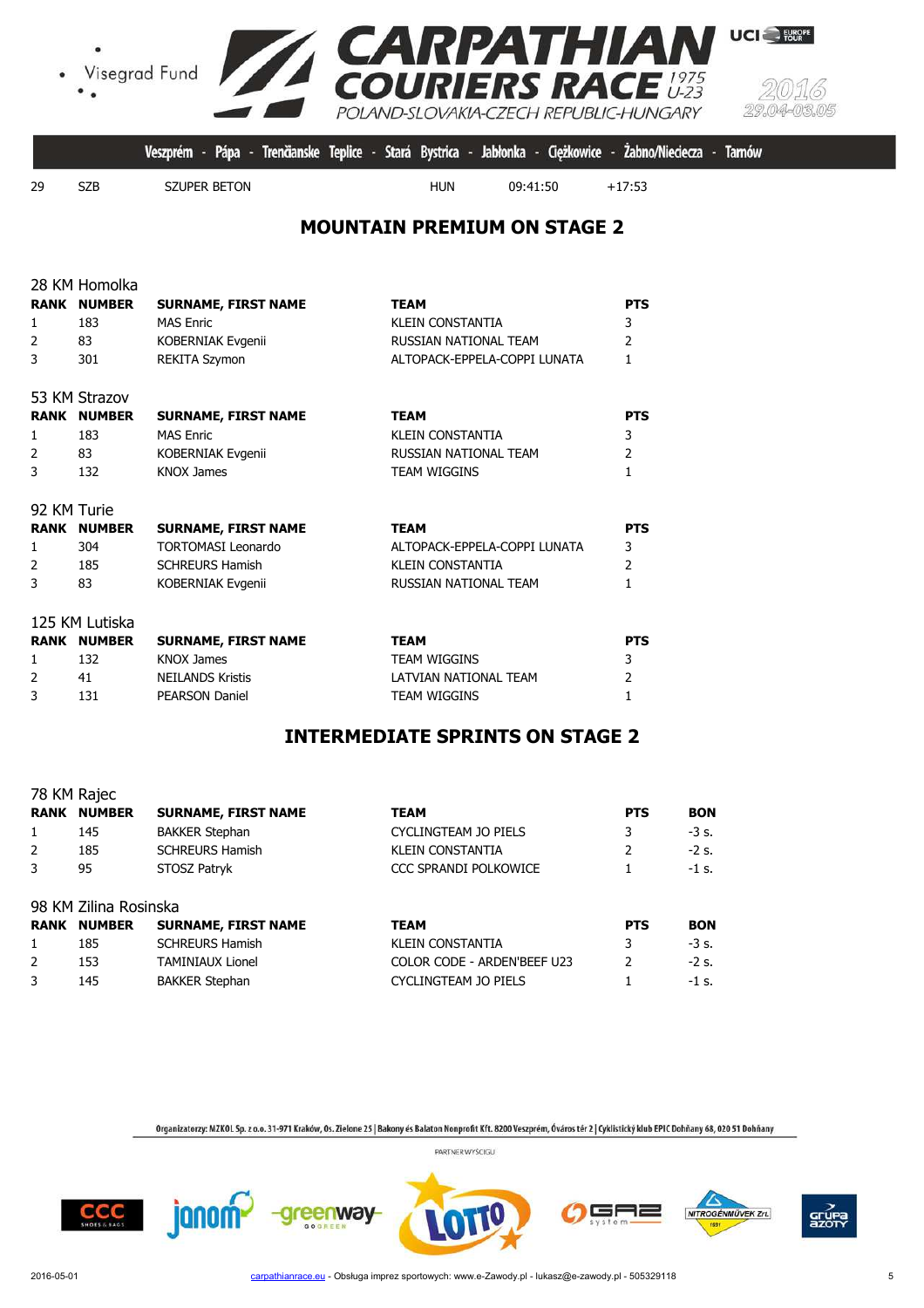

Veszprém - Pápa - Trenčianske Teplice - Stará Bystrica - Jabłonka - Ciężkowice - Żabno/Nieciecza - Tarnów

# **INDIVIDUAL GENERAL CLASSIFICATION AFTER STAGE 2 - LOTTO**

#### DISTANCE OF STAGE KM: 285.00 **AVERAGE SPEED: 44.88 km/h**

 $\bullet$ 

| <b>RANK NO</b> |     | <b>UCI CODE</b> | <b>SURNAME, FIRST NAME</b> | <b>TEAM</b>                  | <b>TIME</b> | DIFF.   |
|----------------|-----|-----------------|----------------------------|------------------------------|-------------|---------|
| 1              | 94  | POL19951004     | PALUTA Michał              | CCC SPRANDI POLKOWICE        | 06:21:02    |         |
| 2              | 145 | NED19940417     | <b>BAKKER Stephan</b>      | CYCLINGTEAM JO PIELS         | 06:21:05    | $+3$    |
| 3              | 185 | NZL19940123     | <b>SCHREURS Hamish</b>     | <b>KLEIN CONSTANTIA</b>      | 06:21:06    | $+4$    |
| 4              | 183 | ESP19950107     | <b>MAS Enric</b>           | KLEIN CONSTANTIA             | 06:21:14    | $+12$   |
| 5              | 161 | GER19971022     | *KANTER Max                | LKT TEAM BRANDENBURG         | 06:21:15    | $+13$   |
| 6              | 261 | BEL19970113     | *CASTRIQUE Jonas           | LOTTO SOUDAL U23             | 06:21:15    | $+13$   |
| 7              | 121 | AUT19940116     | <b>BOSMAN Patrick</b>      | TIROL CYCLING TEAM           | 06:21:16    | $+14$   |
| 8              | 82  | RUS19961207     | *KURIANOV Stepan           | RUSSIAN NATIONAL TEAM        | 06:21:17    | $+15$   |
| 9              | 163 | GER19950510     | ROHDE Leon R.              | LKT TEAM BRANDENBURG         | 06:21:18    | $+16$   |
| 10             | 31  | CZE19941117     | <b>KUKRLE Michael</b>      | CZECH REPUBLIC NATIONAL TEAM | 06:21:18    | $+16$   |
| 11             | 253 | POL19950215     | <b>KONWA Piotr</b>         | TC CHROBRY SCOTT GŁOGÓW      | 06:21:19    | $+17$   |
| 12             | 141 | NED19951212     | JANSSEN Adriaan            | CYCLINGTEAM JO PIELS         | 06:21:19    | $+17$   |
| 13             | 154 | BEL19950717     | <b>MERTZ Remy</b>          | COLOR CODE - ARDEN'BEEF U23  | 06:21:19    | $+17$   |
| 14             | 132 | GBR19951104     | <b>KNOX James</b>          | TEAM WIGGINS                 | 06:21:20    | $+18$   |
| 15             | 114 | KAZ19961228     | *NATAROV Yuriy             | <b>ASTANA CITY</b>           | 06:21:20    | $+18\,$ |
| 16             | 81  | RUS19960926     | *CHERKASOV Nikolay         | RUSSIAN NATIONAL TEAM        | 06:21:21    | $+19$   |
| 17             | 263 | BEL19970630     | *JASPERS Ward              | LOTTO SOUDAL U23             | 06:21:22    | $+20$   |
| 18             | 84  | RUS19970224     | *RIKUNOV Petr              | RUSSIAN NATIONAL TEAM        | 06:21:22    | $+20$   |
| 19             | 264 | BEL19970617     | *VANHOUCKE Harm            | LOTTO SOUDAL U23             | 06:21:22    | $+20$   |
| 20             | 41  | LAT19940818     | <b>NEILANDS Kristis</b>    | LATVIAN NATIONAL TEAM        | 06:21:22    | $+20$   |
| 21             | 123 | AUT19940514     | SCHONBERGER Sebastian      | TIROL CYCLING TEAM           | 06:21:23    | $+21$   |
| 22             | 122 | AUT19961002     | *BRKIC Benjamin            | TIROL CYCLING TEAM           | 06:21:24    | $+22$   |
| 23             | 95  | POL19940715     | STOSZ Patryk               | CCC SPRANDI POLKOWICE        | 06:21:24    | $+22$   |
| 24             | 124 | AUT19940922     | PAULUS Dennis              | TIROL CYCLING TEAM           | 06:21:25    | $+23$   |
| 25             | 301 | POL19940105     | REKITA Szymon              | ALTOPACK-EPPELA-COPPI LUNATA | 06:21:25    | $+23$   |
| 26             | 225 | CZE19950713     | SEKANINA Adam              | <b>FAVORIT BRNO</b>          | 06:21:25    | $+23$   |
| 27             | 193 | UKR19960216     | *MALEEV Timur              | ISD JORBI CONTINENTAL TEAM   | 06:21:25    | $+23$   |
| 28             | 273 | POL19960525     | *GÓRECKI Patryk            | POGOŃ MOSTOSTAL PUŁAWY       | 06:21:26    | $+24$   |
| 29             | 215 | ITA19960711     | *PERNIGO Matteo            | LIFE TEAM                    | 06:21:26    | $+24$   |
| 30             | 15  | SVK19940210     | <b>MALOVEC Lubos</b>       | SLOVAKIAN NATIONAL TEAM      | 06:21:27    | $+25$   |
| 31             | 262 | BEL19970502     | *VERWILST Aaron            | LOTTO SOUDAL U23             | 06:21:28    | $+26$   |
| 32             | 131 | GBR19940226     | <b>PEARSON Daniel</b>      | TEAM WIGGINS                 | 06:21:28    | $+26$   |
| 33             | 151 | BEL19970720     | *MORTIER Julien            | COLOR CODE - ARDEN'BEEF U23  | 06:21:29    | $+27$   |
| 34             | 291 | POL19961008     | *ZŁOTOWICZ Patryk          | TKK PACIFIC TORUŃ            | 06:21:35    | $+33$   |
| 35             | 304 | ITA19940121     | <b>TORTOMASI Leonardo</b>  | ALTOPACK-EPPELA-COPPI LUNATA | 06:21:35    | $+33$   |
| 36             | 321 | SRB19940309     | <b>BORISAVLJEVIC Milos</b> | TEAM METALAC QUICK           | 06:21:36    | $+34$   |
| 37             | 112 | KAZ19940625     | LUCHSHENKO Sergey          | ASTANA CITY                  | 06:21:37    | $+35$   |
| 38             | 92  | POL19950217     | <b>BROŻYNA Piotr</b>       | CCC SPRANDI POLKOWICE        | 06:21:59    | $+57$   |
| 39             | 153 | BEL19960521     | *TAMINIAUX Lionel          | COLOR CODE - ARDEN'BEEF U23  | 06:22:02    | $+1:00$ |
| 40             | 101 | NOR19941009     | EIKELAND Ken-Levi          | TEAM FIXIT.NO                | 06:22:06    | $+1:04$ |
| 41             | 93  | POL19960102     | *MAŁECKI Kamil             | CCC SPRANDI POLKOWICE        | 06:22:07    | $+1:05$ |
| 42             | 125 | AUT19950121     | <b>WACHTER Alexander</b>   | TIROL CYCLING TEAM           | 06:22:07    | $+1:05$ |
| 43             | 171 | SVK19960130     | *BELLAN Juraj              | DUKLA BANSKA BYSTRICA        | 06:22:12    | $+1:10$ |
| 44             | 155 | BEL19940522     | ROBEET Ludovic             | COLOR CODE - ARDEN'BEEF U23  | 06:22:13    | $+1:11$ |
| 45             | 232 | POL19940327     | SYKAŁA Wojciech            | TARNOVIA TARNOWO PODGÓRNE    | 06:22:13    | $+1:11$ |
| 46             | 53  | BLR19960609     | *KARALIOK Yauheni          | BELARUSSIAN NATIONAL TEAM    | 06:22:13    | $+1:11$ |

Organizatorzy: MZKOL Sp. z o.o. 31-971 Kraków, Os. Zielone 25 | Bakony és Balaton Nonprofit Kft. 8200 Veszprém, Óváros tér 2 | Cyklistický klub EPIC Dohňany 68, 020 51 Dohňany







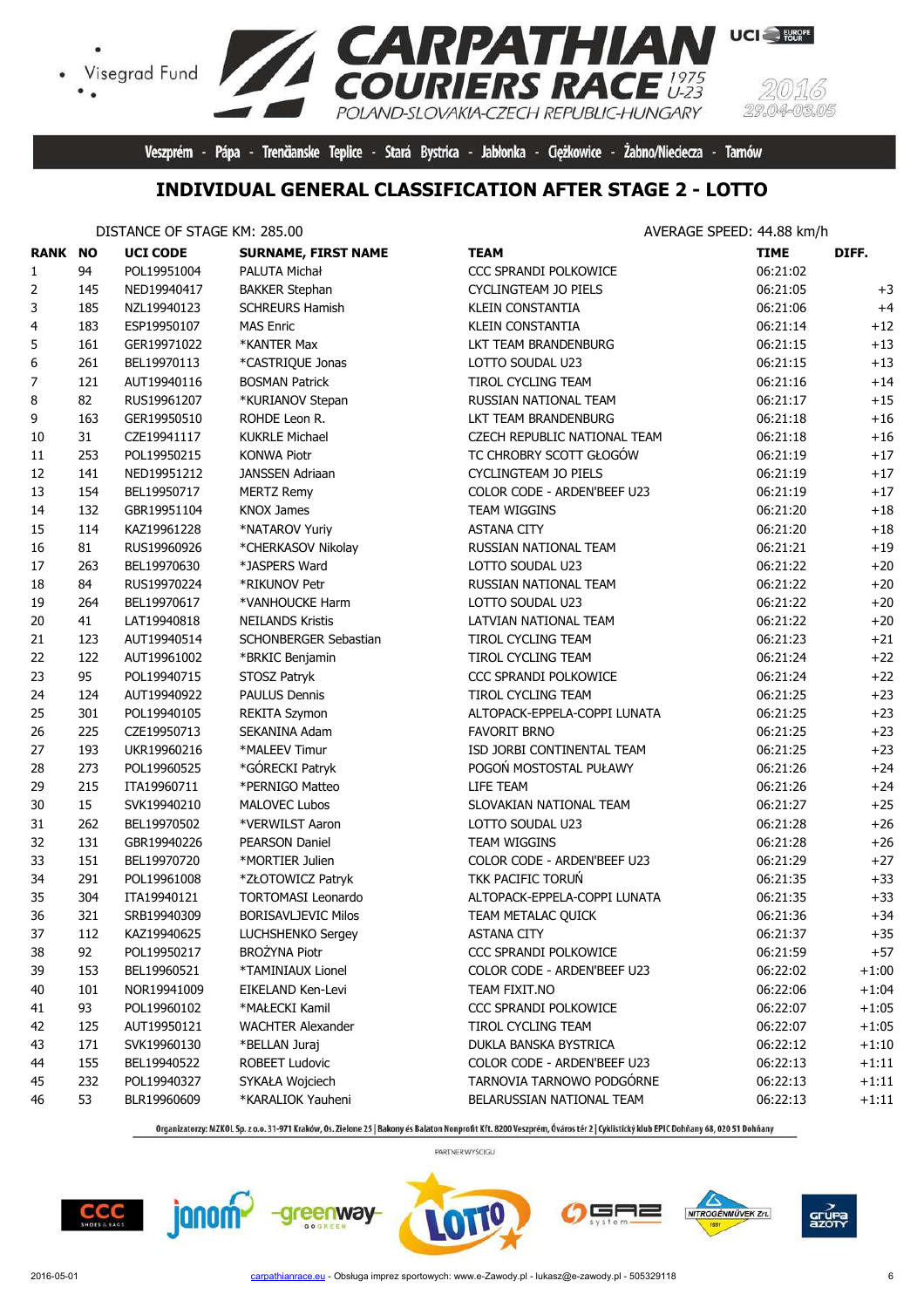

|    |     |             |                         | Veszprém - Pápa - Trenčianske Teplice - Stará Bystrica - Jabłonka - Ciężkowice - Zabno/Nieciecza - Tarnów |          |         |
|----|-----|-------------|-------------------------|-----------------------------------------------------------------------------------------------------------|----------|---------|
| 47 | 231 | POL19951124 | <b>PAWLAK Tobiasz</b>   | TARNOVIA TARNOWO PODGÓRNE                                                                                 | 06:22:13 | $+1:11$ |
| 48 | 302 | ITA19941128 | <b>ALBAN Matteo</b>     | ALTOPACK-EPPELA-COPPI LUNATA                                                                              | 06:22:14 | $+1:12$ |
| 49 | 143 | NED19940321 | DE KLEIJN Arvid         | CYCLINGTEAM JO PIELS                                                                                      | 06:22:14 | $+1:12$ |
| 50 | 133 | GBR19950117 | <b>KELLY Jake</b>       | TEAM WIGGINS                                                                                              | 06:22:16 | $+1:14$ |
| 51 | 85  | RUS19970311 | *BORISOV Aleksandr      | RUSSIAN NATIONAL TEAM                                                                                     | 06:22:17 | $+1:15$ |
| 52 | 32  | CZE19960924 | *CAMDRA Pavel           | CZECH REPUBLIC NATIONAL TEAM                                                                              | 06:22:17 | $+1:15$ |
| 53 | 111 | KAZ19960306 | *SHTEIN Grigoriy        | <b>ASTANA CITY</b>                                                                                        | 06:22:17 | $+1:15$ |
| 54 | 135 | GBR19950208 | <b>THOMPSON Michael</b> | TEAM WIGGINS                                                                                              | 06:22:17 | $+1:15$ |
| 55 | 164 | GER19960307 | *FRAHM Jasper           | LKT TEAM BRANDENBURG                                                                                      | 06:22:18 | $+1:16$ |
| 56 | 235 | POL19950311 | KRZYWDA Patryk          | TARNOVIA TARNOWO PODGÓRNE                                                                                 | 06:22:18 | $+1:16$ |
| 57 | 42  | LAT19970420 | *GAVARS Eriks           | LATVIAN NATIONAL TEAM                                                                                     | 06:22:18 | $+1:16$ |
| 58 | 283 | GER19950513 | NIEDERLAG Luca          | KED - STEVENS RADTEAM BERLIN                                                                              | 06:22:18 | $+1:16$ |
| 59 | 251 | POL19940824 | <b>GRABIS Mateusz</b>   | TC CHROBRY SCOTT GŁOGÓW                                                                                   | 06:22:19 | $+1:17$ |
| 60 | 34  | CZE19970516 | *SORM Jiri              | CZECH REPUBLIC NATIONAL TEAM                                                                              | 06:22:19 | $+1:17$ |
| 61 | 294 | POL19971016 | *KUKLEWICZ Karol        | TKK PACIFIC TORUŃ                                                                                         | 06:22:19 | $+1:17$ |
| 62 | 33  | CZE19960127 | *SIPOS Marek            | CZECH REPUBLIC NATIONAL TEAM                                                                              | 06:22:21 | $+1:19$ |
| 63 | 105 | NOR19950219 | BREIVOLD Jon            | TEAM FIXIT.NO                                                                                             | 06:22:21 | $+1:19$ |
| 64 | 61  | LTU19970226 | *LASINIS Venantas       | LITHUANIAN NATIONAL TEAM                                                                                  | 06:22:21 | $+1:19$ |
| 65 | 305 | POL19950604 | SZELĄG Gracjan          | ALTOPACK-EPPELA-COPPI LUNATA                                                                              | 06:22:22 | $+1:20$ |
| 66 | 83  | RUS19950124 | KOBERNIAK Evgenii       | RUSSIAN NATIONAL TEAM                                                                                     | 06:22:22 | $+1:20$ |
| 67 | 312 | UKR19950412 | <b>MORUHA Anton</b>     | KYIV REGIONAL TEAM                                                                                        | 06:22:23 | $+1:21$ |
| 68 | 191 | UKR19940202 | KLEPIKOV Ilya           | ISD JORBI CONTINENTAL TEAM                                                                                | 06:22:26 | $+1:24$ |
| 69 | 214 | ITA19960827 | *GARZI Lorenzo          | LIFE TEAM                                                                                                 | 06:22:26 | $+1:24$ |
| 70 | 303 | ITA19960607 | *FUGGIANO Rocco         | ALTOPACK-EPPELA-COPPI LUNATA                                                                              | 06:22:26 | $+1:24$ |
| 71 | 144 | NED19940507 | <b>BOS Maikel</b>       | CYCLINGTEAM JO PIELS                                                                                      | 06:22:27 | $+1:25$ |
| 72 | 71  | UKR19970104 | *SHEVCHUK Taras         | UKRAINIAN NATIONAL TEAM                                                                                   | 06:22:27 | $+1:25$ |
| 73 | 313 | UKR19940518 | KOZACHENKO Serhii       | KYIV REGIONAL TEAM                                                                                        | 06:22:35 | $+1:33$ |
| 74 | 314 | UKR19960910 | *BONDARENKO Pavlo       | KYIV REGIONAL TEAM                                                                                        | 06:22:35 | $+1:33$ |
| 75 | 223 | CZE19950830 | <b>FIALA Petr</b>       | <b>FAVORIT BRNO</b>                                                                                       | 06:22:35 | $+1:33$ |
| 76 | 182 | POR19940703 | <b>BICO Nuno</b>        | <b>KLEIN CONSTANTIA</b>                                                                                   | 06:22:46 | $+1:44$ |
| 77 | 224 | CZE19951023 | <b>NEUMAN Dominik</b>   | <b>FAVORIT BRNO</b>                                                                                       | 06:22:51 | $+1:49$ |
| 78 | 55  | BLR19950816 | TSISHCHANKA Hardzei     | BELARUSSIAN NATIONAL TEAM                                                                                 | 06:22:51 | $+1:49$ |
| 79 | 315 | UKR19970923 | *SOLTASIUK Vladyslaw    | KYIV REGIONAL TEAM                                                                                        | 06:23:16 | $+2:14$ |
| 80 | 311 | UKR19950926 | SHUMILOV Yurii          | KYIV REGIONAL TEAM                                                                                        | 06:23:19 | $+2:17$ |
| 81 | 165 | GER19951030 | <b>KESSLER Robert</b>   | LKT TEAM BRANDENBURG                                                                                      | 06:23:55 | $+2:53$ |
| 82 | 142 | NED19940623 | <b>VERDICK Gijs</b>     | <b>CYCLINGTEAM JO PIELS</b>                                                                               | 06:23:59 | $+2:57$ |
| 83 | 184 | BEL19961224 | *MOLLY Kenny            | KLEIN CONSTANTIA                                                                                          | 06:24:02 | $+3:00$ |
| 84 | 102 | NOR19950819 | <b>OVERLAND Bjornar</b> | TEAM FIXIT.NO                                                                                             | 06:24:02 | $+3:00$ |
| 85 | 35  | CZE19971201 | *STIBINGER Matej        | CZECH REPUBLIC NATIONAL TEAM                                                                              | 06:24:04 | $+3:02$ |
| 86 | 103 | NOR19960606 | *MADSEN Kristoffer      | TEAM FIXIT.NO                                                                                             | 06:24:04 | $+3:02$ |
| 87 | 255 | POL19960506 | *TUREK Kamil            | TC CHROBRY SCOTT GŁOGÓW                                                                                   | 06:24:04 | $+3:02$ |
| 88 | 54  | BLR19950630 | AKHRAMENKA Yauheni      | BELARUSSIAN NATIONAL TEAM                                                                                 | 06:24:05 | $+3:03$ |
| 89 | 201 | HUN19960928 | *FILUTAS Viktor         | SZUPER BETON                                                                                              | 06:24:06 | $+3:04$ |
| 90 | 221 | CZE19940222 | DOLEZEL Radovan         | <b>FAVORIT BRNO</b>                                                                                       | 06:24:06 | $+3:04$ |
| 91 | 162 | GER19940919 | SOBALLA Carl            | LKT TEAM BRANDENBURG                                                                                      | 06:24:08 | $+3:06$ |
| 92 | 192 | UKR19950302 | KREMINSKYI Vladyslav    | ISD JORBI CONTINENTAL TEAM                                                                                | 06:24:08 | $+3:06$ |
| 93 | 323 | SRB19940506 | STEFANOVIC Stefan       | TEAM METALAC QUICK                                                                                        | 06:24:09 | $+3:07$ |
| 94 | 113 | KAZ19970425 | *TSOY Vladimir          | <b>ASTANA CITY</b>                                                                                        | 06:24:10 | $+3:08$ |
| 95 | 45  | LAT19970118 | *RUBENIS Klavs          | LATVIAN NATIONAL TEAM                                                                                     | 06:24:11 | $+3:09$ |
| 96 | 282 | GER19970729 | *MALCHAREK Moritz       | KED - STEVENS RADTEAM BERLIN                                                                              | 06:24:11 | $+3:09$ |
| 97 | 211 | ITA19940702 | <b>ACCO Francesco</b>   | LIFE TEAM                                                                                                 | 06:24:12 | $+3:10$ |
|    |     |             |                         |                                                                                                           |          |         |

Organizatorzy: MZKOL Sp. z o.o. 31-971 Kraków, Os. Zielone 25 | Bakony és Balaton Nonprofit Kft. 8200 Veszprém, Óváros tér 2 | Cyklistický klub EPIC Dohňany 68, 020 51 Dohňany

PARTNER WYŚCIGU











(5)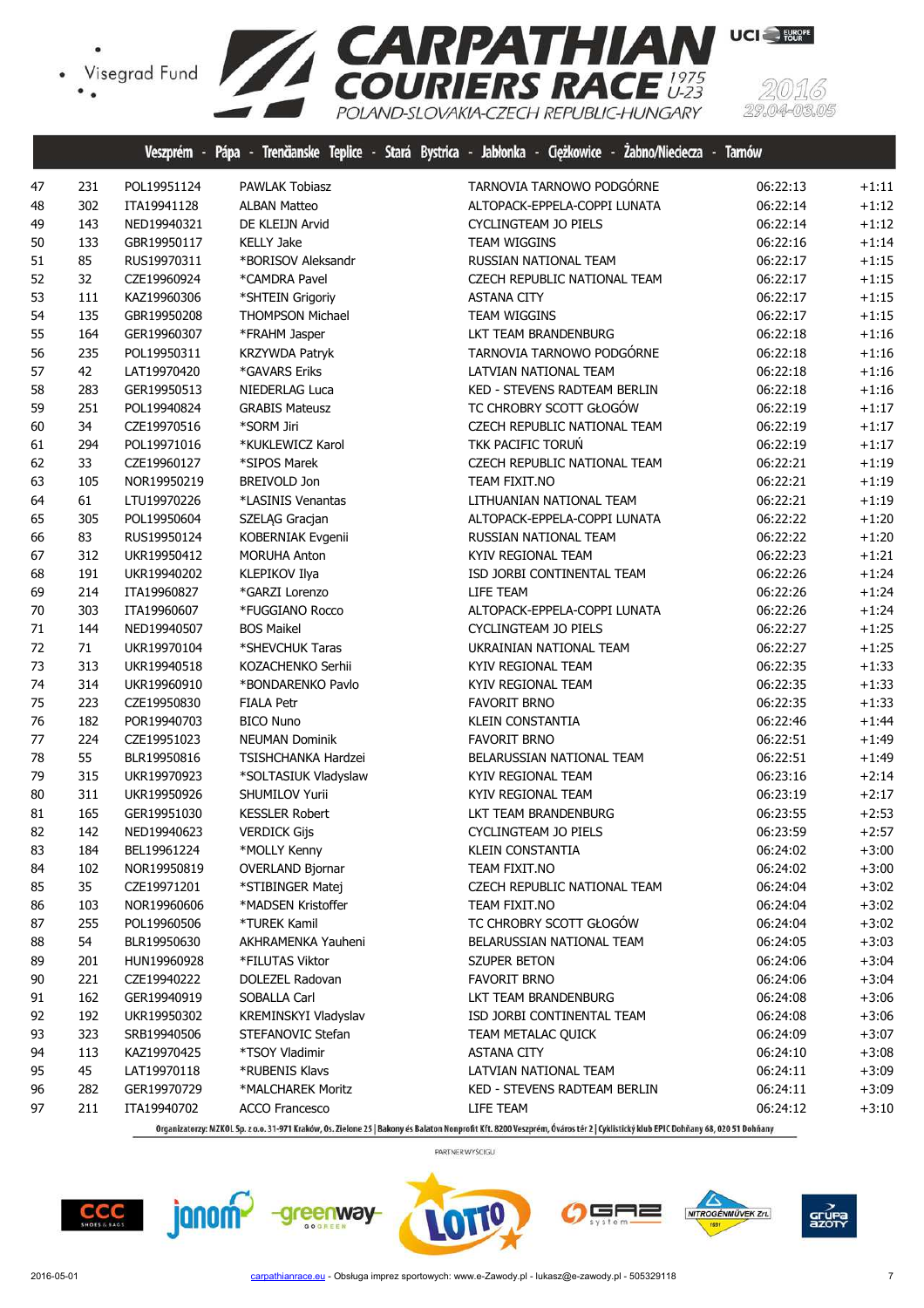

|     |     |             |                           | Veszprem - Papa - Irenganske leplice - Stara Bystrica - Jabłonka - Cięzkowice - Zabno/Niegecza - lamow |          |          |
|-----|-----|-------------|---------------------------|--------------------------------------------------------------------------------------------------------|----------|----------|
| 98  | 195 | UKR19960208 | *UDOD Rinat               | ISD JORBI CONTINENTAL TEAM                                                                             | 06:24:17 | $+3:15$  |
| 99  | 202 | HUN19951126 | ROZSA Balazs              | <b>SZUPER BETON</b>                                                                                    | 06:24:18 | $+3:16$  |
| 100 | 24  | POL19950805 | <b>KARBOWY Marcin</b>     | POLISH NATIONAL TEAM                                                                                   | 06:24:18 | $+3:16$  |
| 101 | 275 | POL19961012 | *ZAWISTOWSKI Kamil        | POGOŃ MOSTOSTAL PUŁAWY                                                                                 | 06:24:22 | $+3:20$  |
| 102 | 23  | POL19960127 | *WEWIÓR Dominik           | POLISH NATIONAL TEAM                                                                                   | 06:24:23 | $+3:21$  |
| 103 | 75  | UKR19951105 | POHORELOV Vladyslav       | UKRAINIAN NATIONAL TEAM                                                                                | 06:24:33 | $+3:31$  |
| 104 | 213 | ITA19940321 | <b>CARESIA Gianmarco</b>  | LIFE TEAM                                                                                              | 06:24:33 | $+3:31$  |
| 105 | 64  | LTU19960325 | *SVETIKAS Gintaras        | LITHUANIAN NATIONAL TEAM                                                                               | 06:24:37 | $+3:35$  |
| 106 | 285 | GER19940616 | <b>CARSTENSEN Lucas</b>   | KED - STEVENS RADTEAM BERLIN                                                                           | 06:24:37 | $+3:35$  |
| 107 | 25  | POL19970129 | *SOWIŃSKI Artur           | POLISH NATIONAL TEAM                                                                                   | 06:25:37 | $+4:35$  |
| 108 | 104 | NOR19960716 | *JACOBSEN Andreas         | TEAM FIXIT.NO                                                                                          | 06:25:38 | $+4:36$  |
| 109 | 252 | POL19940822 | NAJS Jakub                | TC CHROBRY SCOTT GŁOGÓW                                                                                | 06:25:38 | $+4:36$  |
| 110 | 11  | SVK19941227 | <b>KRAJICEK Matej</b>     | SLOVAKIAN NATIONAL TEAM                                                                                | 06:25:50 | $+4:48$  |
| 111 | 134 | GBR19950326 | <b>HALL Luc</b>           | <b>TEAM WIGGINS</b>                                                                                    | 06:25:52 | $+4:50$  |
| 112 | 322 | SRB19960227 | *DRAGAJEVIC Milan         | TEAM METALAC QUICK                                                                                     | 06:26:04 | $+5:02$  |
| 113 | 172 | SVK19961022 | *STRMISKA Andrej          | DUKLA BANSKA BYSTRICA                                                                                  | 06:26:07 | $+5:05$  |
| 114 | 72  | UKR19951012 | <b>GLADYSH Roman</b>      | UKRAINIAN NATIONAL TEAM                                                                                | 06:26:29 | $+5:27$  |
| 115 | 13  | SVK19960612 | *BASKA Denis              | SLOVAKIAN NATIONAL TEAM                                                                                | 06:28:05 | $+7:03$  |
| 116 | 204 | HUN19960326 | *MORICZ Daniel            | <b>SZUPER BETON</b>                                                                                    | 06:34:12 | $+13:10$ |
| 117 | 194 | UKR19960906 | *SELIVERSOV Roman         | ISD JORBI CONTINENTAL TEAM                                                                             | 06:34:22 | $+13:20$ |
| 118 | 21  | POL19970824 | *SAJNOK Szymon            | POLISH NATIONAL TEAM                                                                                   | 06:35:18 | $+14:16$ |
| 119 | 152 | NED19950805 | HEMROLLE Johan            | COLOR CODE - ARDEN'BEEF U23                                                                            | 06:35:22 | $+14:20$ |
| 120 | 22  | POL19970531 | *SLAWEK Damian            | POLISH NATIONAL TEAM                                                                                   | 06:35:27 | $+14:25$ |
| 121 | 274 | POL19950110 | SOLIŃSKI Jakub            | POGOŃ MOSTOSTAL PUŁAWY                                                                                 | 06:35:29 | $+14:27$ |
| 122 | 52  | BLR19940721 | SHEMETAU Mikhail          | BELARUSSIAN NATIONAL TEAM                                                                              | 06:35:31 | $+14:29$ |
| 123 | 44  | LAT19970720 | *RIEKSTINS Matiss         | LATVIAN NATIONAL TEAM                                                                                  | 06:35:31 | $+14:29$ |
| 124 | 281 | GER19960416 | *JURSS Malte              | <b>KED - STEVENS RADTEAM BERLIN</b>                                                                    | 06:35:34 | $+14:32$ |
| 125 | 254 | POL19961129 | *NOWICKI Kacper           | TC CHROBRY SCOTT GŁOGÓW                                                                                | 06:35:36 | $+14:34$ |
| 126 | 222 | CZE19970916 | *KUNT Lukas               | <b>FAVORIT BRNO</b>                                                                                    | 06:35:38 | $+14:36$ |
| 127 | 271 | POL19960125 | *SOLIŃSKI Patryk          | POGOŃ MOSTOSTAL PUŁAWY                                                                                 | 06:35:39 | $+14:37$ |
| 128 | 14  | SVK19941031 | VANCO Jakub               | SLOVAKIAN NATIONAL TEAM                                                                                | 06:35:39 | $+14:37$ |
| 129 | 233 | POL19960127 | *WIEWIÓR Patryk           | TARNOVIA TARNOWO PODGÓRNE                                                                              | 06:35:43 | $+14:41$ |
| 130 | 272 | POL19950422 | KASPERKIEWICZ Maciej      | POGOŃ MOSTOSTAL PUŁAWY                                                                                 | 06:35:51 | $+14:49$ |
| 131 | 91  | POL19971030 | *BANASZEK Alan            | <b>CCC SPRANDI POLKOWICE</b>                                                                           | 06:35:53 | $+14:51$ |
| 132 | 295 | POL19960713 | *ZIELIŃSKI Marceli        | TKK PACIFIC TORUŃ                                                                                      | 06:36:09 | $+15:07$ |
| 133 | 331 | HUN19970722 | *ZATHURECZKY Mark         | MUGENRACE TEAM PROLOG                                                                                  | 06:37:11 | $+16:09$ |
| 134 | 234 | POL19951216 | KORCZYŃSKI Borys          | TARNOVIA TARNOWO PODGÓRNE                                                                              | 06:37:27 | $+16:25$ |
| 135 | 332 | SRB19970116 | *NIMCEVIC Dario           | MUGENRACE TEAM PROLOG                                                                                  | 06:37:29 | $+16:27$ |
| 136 | 212 | ITA19950502 | <b>BORDACCHINI Andrea</b> | LIFE TEAM                                                                                              | 06:37:41 | $+16:39$ |
| 137 | 325 | SRB19970804 | *BAZALAC Miloje           | TEAM METALAC QUICK                                                                                     | 06:37:43 | $+16:41$ |
| 138 | 293 | POL19971014 | *SÓJKA Mikołaj            | TKK PACIFIC TORUŃ                                                                                      | 06:40:12 | $+19:10$ |

## **CLASSIFICATION OF COMPETITORS 19-20 YEARS AFTER STAGE 2 - NITROGENMUVEK**

|                |     | DISTANCE OF STAGE KM: 285.00 |                            | AVERAGE SPEED: 44.85 km/h |             |       |
|----------------|-----|------------------------------|----------------------------|---------------------------|-------------|-------|
| <b>RANK NO</b> |     | <b>UCI CODE</b>              | <b>SURNAME, FIRST NAME</b> | <b>TEAM</b>               | <b>TIME</b> | DIFF. |
|                | 161 | GER19971022                  | KANTER Max                 | LKT TEAM BRANDENBURG      | 06:21:15    |       |
| $\mathbf{2}$   | 261 | BEL19970113                  | CASTRIQUE Jonas            | LOTTO SOUDAL U23          | 06:21:15    |       |
|                | 82  | RUS19961207                  | <b>KURIANOV Stepan</b>     | RUSSIAN NATIONAL TEAM     | 06:21:17    | $+2$  |
| 4              | 114 | KAZ19961228                  | NATAROV Yuriy              | ASTANA CITY               | 06:21:20    | $+5$  |

Organizatorzy: MZKOL Sp. z o.o. 31-971 Kraków, Os. Zielone 25 | Bakony és Balaton Nonprofit Kft. 8200 Veszprém, Óváros tér 2 | Cyklistický klub EPIC Dohňany 68, 020 51 Dohňany

PARTNER WYŚCIGU

╕═

NITROGÉNMŰVEK Zrt.

 $CCC$ 

janom<sup>2</sup>



grúF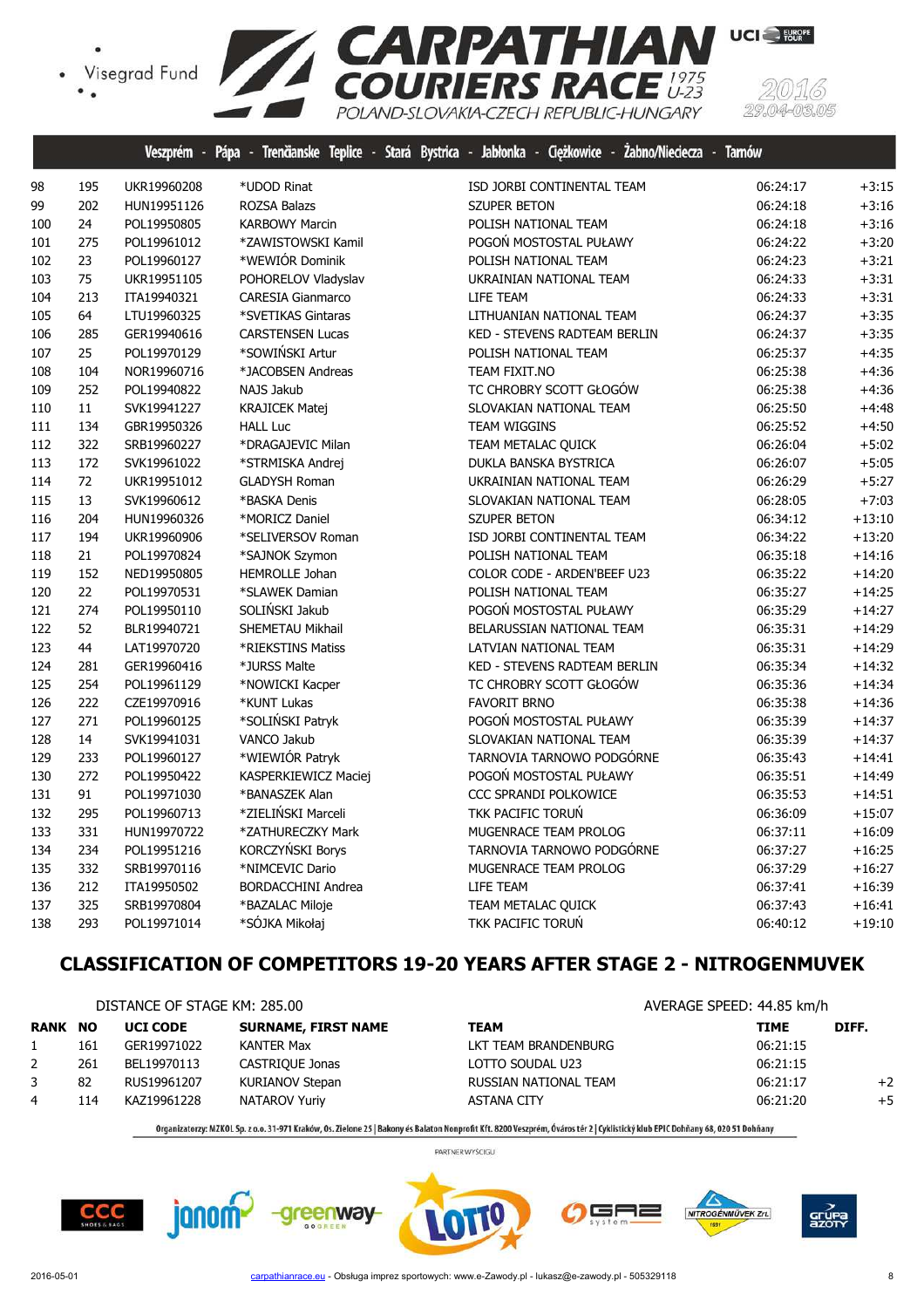

|    |     | Veszprem - Pápa |                          | - Trendanske Teplice - Stara Bystrica - Jabłonka - Cięzkowice - Zabno/Niedecza - Tarnow |          |          |
|----|-----|-----------------|--------------------------|-----------------------------------------------------------------------------------------|----------|----------|
| 5  | 81  | RUS19960926     | CHERKASOV Nikolay        | RUSSIAN NATIONAL TEAM                                                                   | 06:21:21 | $+6$     |
| 6  | 263 | BEL19970630     | <b>JASPERS Ward</b>      | LOTTO SOUDAL U23                                                                        | 06:21:22 | $+7$     |
| 7  | 84  | RUS19970224     | <b>RIKUNOV Petr</b>      | RUSSIAN NATIONAL TEAM                                                                   | 06:21:22 | $+7$     |
| 8  | 264 | BEL19970617     | VANHOUCKE Harm           | LOTTO SOUDAL U23                                                                        | 06:21:22 | $+7$     |
| 9  | 122 | AUT19961002     | <b>BRKIC Benjamin</b>    | TIROL CYCLING TEAM                                                                      | 06:21:24 | $+9$     |
| 10 | 193 | UKR19960216     | <b>MALEEV Timur</b>      | ISD JORBI CONTINENTAL TEAM                                                              | 06:21:25 | $+10$    |
| 11 | 273 | POL19960525     | GÓRECKI Patryk           | POGOŃ MOSTOSTAL PUŁAWY                                                                  | 06:21:26 | $+11$    |
| 12 | 215 | ITA19960711     | PERNIGO Matteo           | LIFE TEAM                                                                               | 06:21:26 | $+11$    |
| 13 | 262 | BEL19970502     | <b>VERWILST Aaron</b>    | LOTTO SOUDAL U23                                                                        | 06:21:28 | $+13$    |
| 14 | 151 | BEL19970720     | <b>MORTIER Julien</b>    | COLOR CODE - ARDEN'BEEF U23                                                             | 06:21:29 | $+14$    |
| 15 | 291 | POL19961008     | ZŁOTOWICZ Patryk         | TKK PACIFIC TORUŃ                                                                       | 06:21:35 | $+20$    |
| 16 | 153 | BEL19960521     | <b>TAMINIAUX Lionel</b>  | COLOR CODE - ARDEN'BEEF U23                                                             | 06:22:02 | $+47$    |
| 17 | 93  | POL19960102     | MAŁECKI Kamil            | CCC SPRANDI POLKOWICE                                                                   | 06:22:07 | $+52$    |
| 18 | 171 | SVK19960130     | <b>BELLAN Juraj</b>      | DUKLA BANSKA BYSTRICA                                                                   | 06:22:12 | $+57$    |
| 19 | 53  | BLR19960609     | KARALIOK Yauheni         | BELARUSSIAN NATIONAL TEAM                                                               | 06:22:13 | $+58$    |
| 20 | 85  | RUS19970311     | <b>BORISOV Aleksandr</b> | RUSSIAN NATIONAL TEAM                                                                   | 06:22:17 | $+1:02$  |
| 21 | 32  | CZE19960924     | <b>CAMDRA Pavel</b>      | CZECH REPUBLIC NATIONAL TEAM                                                            | 06:22:17 | $+1:02$  |
| 22 | 111 | KAZ19960306     | <b>SHTEIN Grigoriy</b>   | <b>ASTANA CITY</b>                                                                      | 06:22:17 | $+1:02$  |
| 23 | 164 | GER19960307     | FRAHM Jasper             | LKT TEAM BRANDENBURG                                                                    | 06:22:18 | $+1:03$  |
| 24 | 42  | LAT19970420     | <b>GAVARS Eriks</b>      | LATVIAN NATIONAL TEAM                                                                   | 06:22:18 | $+1:03$  |
| 25 | 34  | CZE19970516     | SORM Jiri                | CZECH REPUBLIC NATIONAL TEAM                                                            | 06:22:19 | $+1:04$  |
| 26 | 294 | POL19971016     | <b>KUKLEWICZ Karol</b>   | TKK PACIFIC TORUŃ                                                                       | 06:22:19 | $+1:04$  |
| 27 | 33  | CZE19960127     | SIPOS Marek              | CZECH REPUBLIC NATIONAL TEAM                                                            | 06:22:21 | $+1:06$  |
| 28 | 61  | LTU19970226     | <b>LASINIS Venantas</b>  | LITHUANIAN NATIONAL TEAM                                                                | 06:22:21 | $+1:06$  |
| 29 | 214 | ITA19960827     | <b>GARZI Lorenzo</b>     | LIFE TEAM                                                                               | 06:22:26 | $+1:11$  |
| 30 | 303 | ITA19960607     | <b>FUGGIANO Rocco</b>    | ALTOPACK-EPPELA-COPPI LUNATA                                                            | 06:22:26 | $+1:11$  |
| 31 | 71  | UKR19970104     | SHEVCHUK Taras           | UKRAINIAN NATIONAL TEAM                                                                 | 06:22:27 | $+1:12$  |
| 32 | 314 | UKR19960910     | <b>BONDARENKO Pavlo</b>  | KYIV REGIONAL TEAM                                                                      | 06:22:35 | $+1:20$  |
| 33 | 315 | UKR19970923     | SOLTASIUK Vladyslaw      | KYIV REGIONAL TEAM                                                                      | 06:23:16 | $+2:01$  |
| 34 | 184 | BEL19961224     | <b>MOLLY Kenny</b>       | <b>KLEIN CONSTANTIA</b>                                                                 | 06:24:02 | $+2:47$  |
| 35 | 35  | CZE19971201     | STIBINGER Matej          | CZECH REPUBLIC NATIONAL TEAM                                                            | 06:24:04 | $+2:49$  |
| 36 | 103 | NOR19960606     | <b>MADSEN Kristoffer</b> | TEAM FIXIT.NO                                                                           | 06:24:04 | $+2:49$  |
| 37 | 255 | POL19960506     | <b>TUREK Kamil</b>       | TC CHROBRY SCOTT GŁOGÓW                                                                 | 06:24:04 | $+2:49$  |
| 38 | 201 | HUN19960928     | <b>FILUTAS Viktor</b>    | SZUPER BETON                                                                            | 06:24:06 | $+2:51$  |
| 39 | 113 | KAZ19970425     | <b>TSOY Vladimir</b>     | <b>ASTANA CITY</b>                                                                      | 06:24:10 | $+2:55$  |
| 40 | 45  | LAT19970118     | <b>RUBENIS Klavs</b>     | LATVIAN NATIONAL TEAM                                                                   | 06:24:11 | $+2:56$  |
| 41 | 282 | GER19970729     | <b>MALCHAREK Moritz</b>  | KED - STEVENS RADTEAM BERLIN                                                            | 06:24:11 | $+2:56$  |
| 42 | 195 | UKR19960208     | <b>UDOD Rinat</b>        | ISD JORBI CONTINENTAL TEAM                                                              | 06:24:17 | $+3:02$  |
| 43 | 275 | POL19961012     | ZAWISTOWSKI Kamil        | POGOŃ MOSTOSTAL PUŁAWY                                                                  | 06:24:22 | $+3:07$  |
| 44 | 23  | POL19960127     | <b>WEWIÓR Dominik</b>    | POLISH NATIONAL TEAM                                                                    | 06:24:23 | $+3:08$  |
| 45 | 64  | LTU19960325     | <b>SVETIKAS Gintaras</b> | LITHUANIAN NATIONAL TEAM                                                                | 06:24:37 | $+3:22$  |
| 46 | 25  | POL19970129     | SOWIŃSKI Artur           | POLISH NATIONAL TEAM                                                                    | 06:25:37 | $+4:22$  |
| 47 | 104 | NOR19960716     | <b>JACOBSEN Andreas</b>  | TEAM FIXIT.NO                                                                           | 06:25:38 | $+4:23$  |
| 48 | 322 | SRB19960227     | DRAGAJEVIC Milan         | TEAM METALAC QUICK                                                                      | 06:26:04 | $+4:49$  |
| 49 | 172 | SVK19961022     | STRMISKA Andrej          | DUKLA BANSKA BYSTRICA                                                                   | 06:26:07 | $+4:52$  |
| 50 | 13  | SVK19960612     | <b>BASKA Denis</b>       | SLOVAKIAN NATIONAL TEAM                                                                 | 06:28:05 | $+6:50$  |
| 51 | 204 | HUN19960326     | <b>MORICZ Daniel</b>     | SZUPER BETON                                                                            | 06:34:12 | +12:57   |
| 52 | 194 | UKR19960906     | SELIVERSOV Roman         | ISD JORBI CONTINENTAL TEAM                                                              | 06:34:22 | $+13:07$ |
| 53 | 21  | POL19970824     | <b>SAJNOK Szymon</b>     | POLISH NATIONAL TEAM                                                                    | 06:35:18 | $+14:03$ |
| 54 | 22  | POL19970531     | <b>SLAWEK Damian</b>     | POLISH NATIONAL TEAM                                                                    | 06:35:27 | $+14:12$ |
| 55 | 44  |                 |                          | LATVIAN NATIONAL TEAM                                                                   |          |          |
|    |     | LAT19970720     | <b>RIEKSTINS Matiss</b>  |                                                                                         | 06:35:31 | $+14:16$ |

Organizatorzy: MZKOL Sp. z o.o. 31-971 Kraków, Os. Zielone 25 | Bakony és Balaton Nonprofit Kft. 8200 Veszprém, Óváros tér 2 | Cyklistický klub EPIC Dohňany 68, 020 51 Dohňany

PARTNER WYŚCIGU











(5)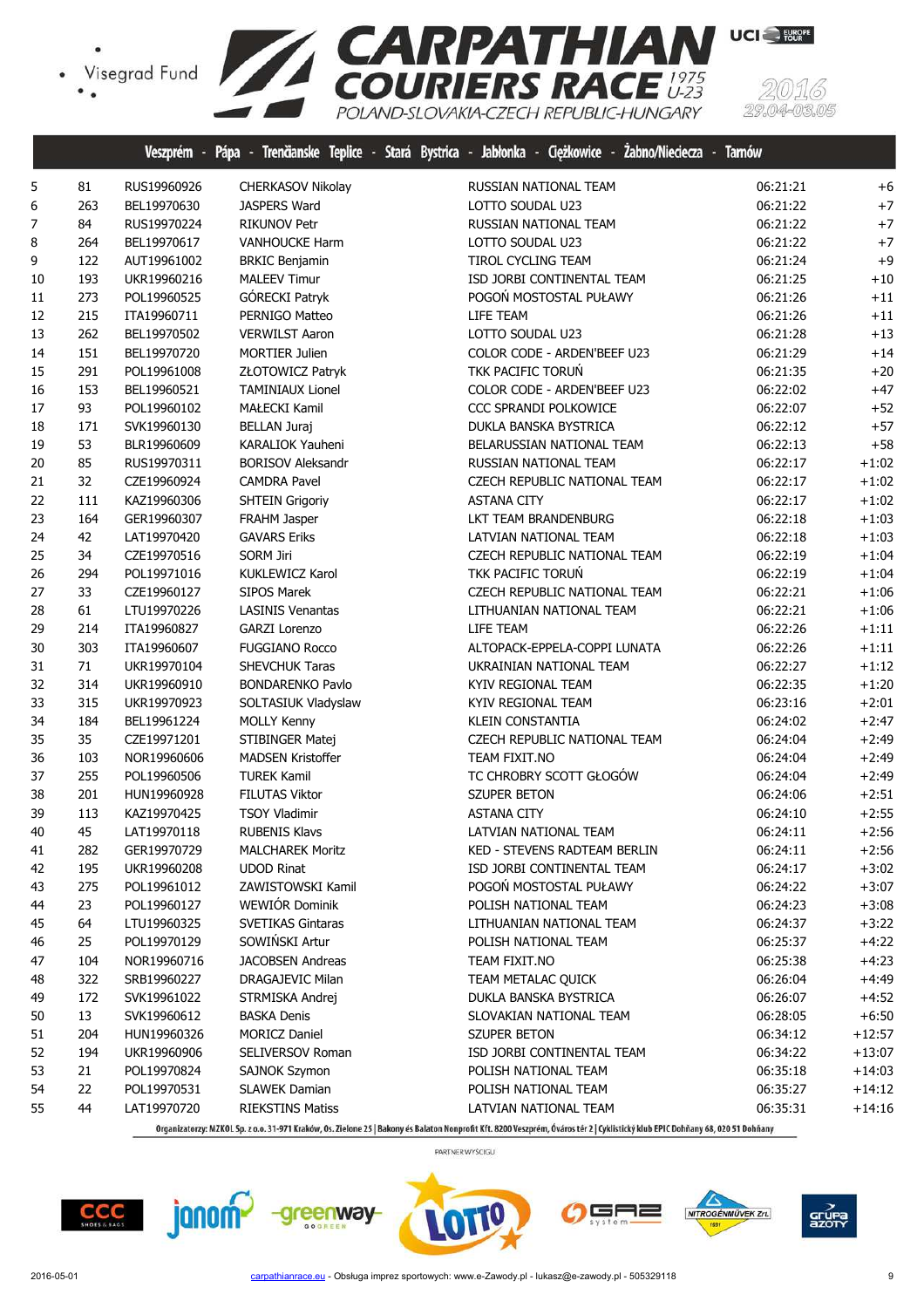• Visegrad Fund<br>• •



|    |     | Veszprém -  |                         | Pápa - Trenčianske Teplice - Stará Bystrica - Jabłonka - Ciężkowice - Zabno/Nieciecza - | <b>Tarnów</b> |          |
|----|-----|-------------|-------------------------|-----------------------------------------------------------------------------------------|---------------|----------|
| 56 | 281 | GER19960416 | <b>JURSS Malte</b>      | KED - STEVENS RADTEAM BERLIN                                                            | 06:35:34      | $+14:19$ |
| 57 | 254 | POL19961129 | NOWICKI Kacper          | TC CHROBRY SCOTT GŁOGÓW                                                                 | 06:35:36      | $+14:21$ |
| 58 | 222 | CZE19970916 | <b>KUNT Lukas</b>       | <b>FAVORIT BRNO</b>                                                                     | 06:35:38      | $+14:23$ |
| 59 | 271 | POL19960125 | SOLIŃSKI Patryk         | POGOŃ MOSTOSTAL PUŁAWY                                                                  | 06:35:39      | $+14:24$ |
| 60 | 233 | POL19960127 | WIEWIÓR Patryk          | TARNOVIA TARNOWO PODGÓRNE                                                               | 06:35:43      | $+14:28$ |
| 61 | 91  | POL19971030 | BANASZEK Alan           | CCC SPRANDI POLKOWICE                                                                   | 06:35:53      | $+14:38$ |
| 62 | 295 | POL19960713 | ZIELIŃSKI Marceli       | <b>TKK PACIFIC TORUN</b>                                                                | 06:36:09      | $+14:54$ |
| 63 | 331 | HUN19970722 | <b>ZATHURECZKY Mark</b> | MUGENRACE TEAM PROLOG                                                                   | 06:37:11      | $+15:56$ |
| 64 | 332 | SRB19970116 | NIMCEVIC Dario          | MUGENRACE TEAM PROLOG                                                                   | 06:37:29      | $+16:14$ |
| 65 | 325 | SRB19970804 | <b>BAZALAC Miloje</b>   | TEAM METALAC QUICK                                                                      | 06:37:43      | $+16:28$ |
| 66 | 293 | POL19971014 | SÓJKA Mikołaj           | TKK PACIFIC TORUN                                                                       | 06:40:12      | $+18:57$ |

## **TEAM CLASSIFICATION AFTER STAGE 2 - GRUPA AZOTY**

|                | <b>RANK UCI CODE</b> | <b>TEAM</b>                         | <b>COUNTRY</b> | <b>TIME</b> | DIFF.    |
|----------------|----------------------|-------------------------------------|----------------|-------------|----------|
| 1              | CCC                  | <b>CCC SPRANDI POLKOWICE</b>        | POL            | 19:03:57    |          |
| $\overline{2}$ | <b>RUS</b>           | RUSSIAN NATIONAL TEAM               | <b>RUS</b>     | 19:04:00    | $+3$     |
| 3              | <b>LTS</b>           | LOTTO SOUDAL U23                    | <b>BEL</b>     | 19:04:01    | $+4$     |
| 4              | <b>TIR</b>           | TIROL CYCLING TEAM                  | <b>AUT</b>     | 19:04:04    | $+7$     |
| 5              | <b>KLC</b>           | <b>KLEIN CONSTANTIA</b>             | <b>CZE</b>     | 19:04:40    | $+43$    |
| 6              | <b>CCA</b>           | COLOR CODE - ARDEN'BEEF U23         | <b>BEL</b>     | 19:04:41    | $+44$    |
| 7              | <b>CJP</b>           | <b>CYCLINGTEAM JO PIELS</b>         | <b>NED</b>     | 19:04:43    | $+46$    |
| 8              | <b>LKT</b>           | LKT TEAM BRANDENBURG                | <b>GER</b>     | 19:04:51    | $+54$    |
| 9              | <b>WGN</b>           | <b>TEAM WIGGINS</b>                 | <b>GBR</b>     | 19:05:03    | $+1:06$  |
| 10             | <b>TSE</b>           | <b>ASTANA CITY</b>                  | <b>KAZ</b>     | 19:05:06    | $+1:09$  |
| 11             | <b>ALT</b>           | ALTOPACK-EPPELA-COPPI LUNATA        | <b>ITA</b>     | 19:05:10    | $+1:13$  |
| 12             | <b>CZE</b>           | CZECH REPUBLIC NATIONAL TEAM        | <b>CZE</b>     | 19:05:54    | $+1:57$  |
| 13             | <b>FVB</b>           | <b>FAVORIT BRNO</b>                 | <b>CZE</b>     | 19:06:03    | $+2:06$  |
| 14             | <b>LFT</b>           | LIFE TEAM                           | <b>ITA</b>     | 19:06:31    | $+2:34$  |
| 15             | <b>TAR</b>           | TARNOVIA TARNOWO PODGÓRNE           | <b>POL</b>     | 19:06:44    | $+2:47$  |
| 16             | <b>KYV</b>           | KYIV REGIONAL TEAM                  | <b>UKR</b>     | 19:07:10    | $+3:13$  |
| 17             | <b>CLG</b>           | TC CHROBRY SCOTT GŁOGÓW             | POL            | 19:07:42    | $+3:45$  |
| 18             | LAT                  | LATVIAN NATIONAL TEAM               | LAT            | 19:07:46    | $+3:49$  |
| 19             | <b>ISD</b>           | ISD JORBI CONTINENTAL TEAM          | <b>UKR</b>     | 19:07:59    | $+4:02$  |
| 20             | <b>FIX</b>           | TEAM FIXIT.NO                       | <b>NOR</b>     | 19:08:25    | $+4:28$  |
| 21             | <b>BLR</b>           | BELARUSSIAN NATIONAL TEAM           | <b>BLR</b>     | 19:08:33    | $+4:36$  |
| 22             | <b>UKR</b>           | UKRAINIAN NATIONAL TEAM             | <b>UKR</b>     | 19:08:50    | $+4:53$  |
| 23             | <b>KED</b>           | <b>KED - STEVENS RADTEAM BERLIN</b> | <b>GER</b>     | 19:10:37    | $+6:40$  |
| 24             | POL                  | POLISH NATIONAL TEAM                | <b>POL</b>     | 19:11:43    | $+7:46$  |
| 25             | <b>MEO</b>           | TEAM METALAC QUICK                  | <b>SRB</b>     | 19:11:49    | $+7:52$  |
| 26             | <b>SVK</b>           | SLOVAKIAN NATIONAL TEAM             | <b>SVK</b>     | 19:13:18    | $+9:21$  |
| 27             | PAC                  | TKK PACIFIC TORUŃ                   | <b>POL</b>     | 19:19:28    | $+15:31$ |
| 28             | <b>PMP</b>           | POGOŃ MOSTOSTAL PUŁAWY              | <b>POL</b>     | 19:21:08    | $+17:11$ |
| 29             | <b>SZB</b>           | <b>SZUPER BETON</b>                 | <b>HUN</b>     | 19:22:27    | $+18:30$ |

## **CLASSIFICATION BY PLACES AFTER STAGE 2 - GREENWAY**

| <b>RANK</b> | <b>NO</b> | <b>UCI CODE</b> | <b>SURNAME, FIRST NAME</b> | TEAM                  | <b>PTS</b> |
|-------------|-----------|-----------------|----------------------------|-----------------------|------------|
|             | 94        | POL19951004     | PALUTA Michał              | CCC SPRANDI POLKOWICE | 33         |
| ∠           | 261       | BEL19970113     | *CASTRIOUE Jonas           | LOTTO SOUDAL U23      | 33         |

Organizatorzy: MZKOL Sp. z o.o. 31-971 Kraków, Os. Zielone 25 | Bakony és Balaton Nonprofit Kft. 8200 Veszprém, Óváros tér 2 | Cyklistický klub EPIC Dohňany 68, 020 51 Dohňany

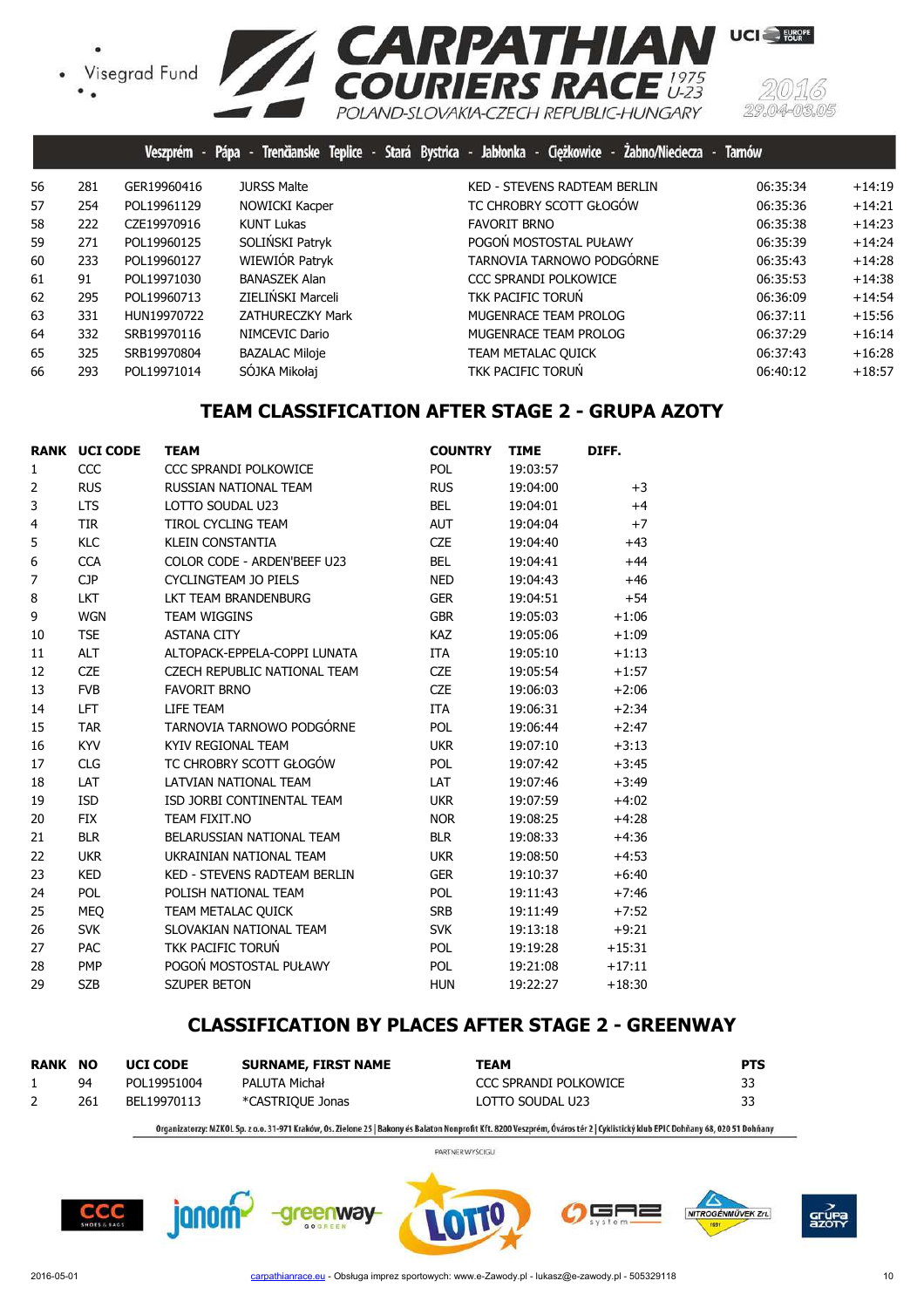

|    |     | Veszprém    | Pápa<br>Trenäanske Teplice | Ciężkowice -<br>Żabno/Nieciecza<br>Stará Bystrica -<br>Jabłonka - | <b>Tarnów</b>  |
|----|-----|-------------|----------------------------|-------------------------------------------------------------------|----------------|
| 3  | 185 | NZL19940123 | <b>SCHREURS Hamish</b>     | <b>KLEIN CONSTANTIA</b>                                           | 28             |
| 4  | 273 | POL19960525 | *GÓRECKI Patryk            | POGOŃ MOSTOSTAL PUŁAWY                                            | 20             |
| 5  | 91  | POL19971030 | *BANASZEK Alan             | <b>CCC SPRANDI POLKOWICE</b>                                      | 20             |
| 6  | 163 | GER19950510 | ROHDE Leon R.              | LKT TEAM BRANDENBURG                                              | 19             |
| 7  | 125 | AUT19950121 | <b>WACHTER Alexander</b>   | <b>TIROL CYCLING TEAM</b>                                         | 19             |
| 8  | 161 | GER19971022 | *KANTER Max                | LKT TEAM BRANDENBURG                                              | 18             |
| 9  | 121 | AUT19940116 | <b>BOSMAN Patrick</b>      | <b>TIROL CYCLING TEAM</b>                                         | 18             |
| 10 | 145 | NED19940417 | <b>BAKKER Stephan</b>      | <b>CYCLINGTEAM JO PIELS</b>                                       | 17             |
| 11 | 143 | NED19940321 | DE KLEIJN Arvid            | <b>CYCLINGTEAM JO PIELS</b>                                       | 17             |
| 12 | 262 | BEL19970502 | *VERWILST Aaron            | LOTTO SOUDAL U23                                                  | 16             |
| 13 | 111 | KAZ19960306 | *SHTEIN Grigoriy           | <b>ASTANA CITY</b>                                                | 16             |
| 14 | 31  | CZE19941117 | <b>KUKRLE Michael</b>      | CZECH REPUBLIC NATIONAL TEAM                                      | 15             |
| 15 | 41  | LAT19940818 | <b>NEILANDS Kristis</b>    | LATVIAN NATIONAL TEAM                                             | 14             |
| 16 | 152 | NED19950805 | <b>HEMROLLE Johan</b>      | COLOR CODE - ARDEN'BEEF U23                                       | 14             |
| 17 | 215 | ITA19960711 | *PERNIGO Matteo            | LIFE TEAM                                                         | 11             |
| 18 | 15  | SVK19940210 | <b>MALOVEC Lubos</b>       | SLOVAKIAN NATIONAL TEAM                                           | 10             |
| 19 | 231 | POL19951124 | <b>PAWLAK Tobiasz</b>      | TARNOVIA TARNOWO PODGÓRNE                                         | 10             |
| 20 | 154 | BEL19950717 | <b>MERTZ Remy</b>          | COLOR CODE - ARDEN'BEEF U23                                       | 9              |
| 21 | 191 | UKR19940202 | <b>KLEPIKOV Ilya</b>       | ISD JORBI CONTINENTAL TEAM                                        | 9              |
| 22 | 82  | RUS19961207 | *KURIANOV Stepan           | RUSSIAN NATIONAL TEAM                                             | 8              |
| 23 | 321 | SRB19940309 | <b>BORISAVLJEVIC Milos</b> | TEAM METALAC QUICK                                                | 8              |
| 24 | 84  | RUS19970224 | *RIKUNOV Petr              | RUSSIAN NATIONAL TEAM                                             | $\overline{7}$ |
| 25 | 263 | BEL19970630 | *JASPERS Ward              | LOTTO SOUDAL U23                                                  | 6              |
| 26 | 151 | BEL19970720 | *MORTIER Julien            | COLOR CODE - ARDEN'BEEF U23                                       | 5              |
| 27 | 232 | POL19940327 | SYKAŁA Wojciech            | TARNOVIA TARNOWO PODGÓRNE                                         | 5              |
| 28 | 21  | POL19970824 | *SAJNOK Szymon             | POLISH NATIONAL TEAM                                              | 4              |
| 29 | 132 | GBR19951104 | <b>KNOX James</b>          | <b>TEAM WIGGINS</b>                                               | 3              |
| 30 | 101 | NOR19941009 | EIKELAND Ken-Levi          | TEAM FIXIT.NO                                                     | 3              |
| 31 | 183 | ESP19950107 | <b>MAS Enric</b>           | <b>KLEIN CONSTANTIA</b>                                           | $\overline{2}$ |
| 32 | 302 | ITA19941128 | <b>ALBAN Matteo</b>        | ALTOPACK-EPPELA-COPPI LUNATA                                      | $\overline{2}$ |
| 33 | 253 | POL19950215 | <b>KONWA Piotr</b>         | TC CHROBRY SCOTT GŁOGÓW                                           | $\mathbf{1}$   |

# **MOUNTAINS CLASSIFICATION AFTER STAGE 2 - CCC**

| <b>RANK NO</b> |     | <b>UCI CODE</b> | <b>SURNAME, FIRST NAME</b> | <b>TEAM</b>                  | <b>PTS</b> |
|----------------|-----|-----------------|----------------------------|------------------------------|------------|
| 1              | 83  | RUS19950124     | KOBERNIAK Evgenii          | RUSSIAN NATIONAL TEAM        | 8          |
| 2              | 183 | ESP19950107     | <b>MAS Enric</b>           | <b>KLEIN CONSTANTIA</b>      | 6          |
| 3              | 132 | GBR19951104     | <b>KNOX James</b>          | TEAM WIGGINS                 | 4          |
| 4              | 304 | ITA19940121     | <b>TORTOMASI Leonardo</b>  | ALTOPACK-EPPELA-COPPI LUNATA |            |
| 5.             | 185 | NZL19940123     | <b>SCHREURS Hamish</b>     | KLEIN CONSTANTIA             |            |
| 6              | 41  | LAT19940818     | <b>NEILANDS Kristis</b>    | LATVIAN NATIONAL TEAM        |            |
| 7              | 232 | POL19940327     | SYKAŁA Wojciech            | TARNOVIA TARNOWO PODGÓRNE    |            |
| 8              | 301 | POL19940105     | <b>REKITA Szymon</b>       | ALTOPACK-EPPELA-COPPI LUNATA |            |
| 9              | 131 | GBR19940226     | <b>PEARSON Daniel</b>      | <b>TEAM WIGGINS</b>          |            |
| 10             | 302 | ITA19941128     | <b>ALBAN Matteo</b>        | ALTOPACK-EPPELA-COPPI LUNATA |            |

Organizatorzy: MZKOL Sp. z o.o. 31-971 Kraków, Os. Zielone 25 | Bakony és Balaton Nonprofit Kft. 8200 Veszprém, Óváros tér 2 | Cyklistický klub EPIC Dohňany 68, 020 51 Dohňany PARTNER WYŚCIGU











03.05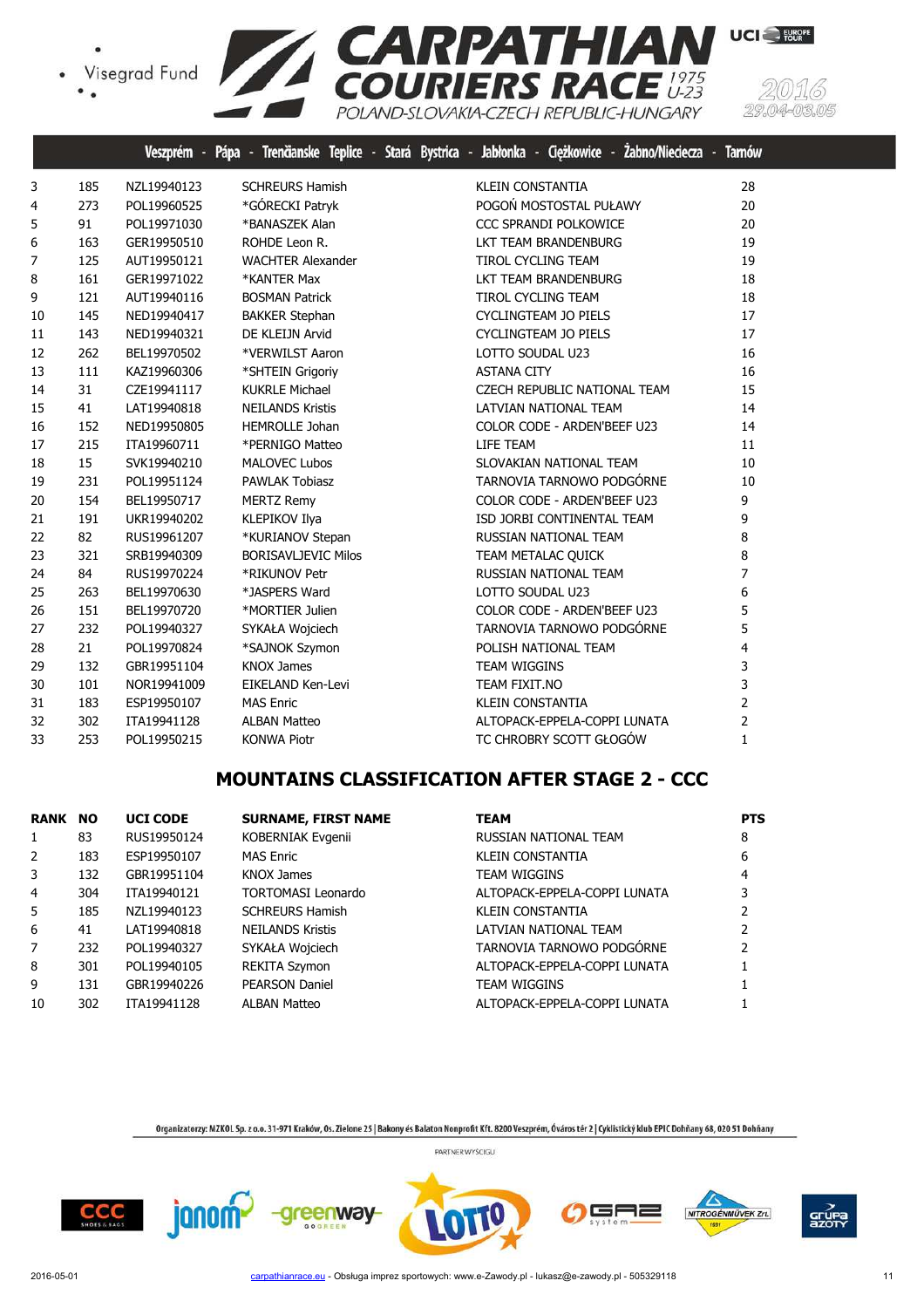



**UCI** EUROPE

Veszprém - Pápa - Trenčianske Teplice - Stará Bystrica - Jabłonka - Ciężkowice - Żabno/Nieciecza - Tarnów

## **CLASSIFICATION BY POINTS AFTER STAGE 2 - JANOM**

| RANK           | <b>NO</b> | <b>UCI CODE</b> | <b>SURNAME, FIRST NAME</b> | <b>TEAM</b>                  | <b>PTS</b> |
|----------------|-----------|-----------------|----------------------------|------------------------------|------------|
| 1              | 145       | NED19940417     | <b>BAKKER Stephan</b>      | CYCLINGTEAM JO PIELS         |            |
| $\overline{2}$ | 185       | NZL19940123     | <b>SCHREURS Hamish</b>     | KLEIN CONSTANTIA             |            |
| 3              | 95        | POL19940715     | STOSZ Patryk               | <b>CCC SPRANDI POLKOWICE</b> |            |
| $\overline{4}$ | 295       | POL19960713     | *ZIELIŃSKI Marceli         | TKK PACIFIC TORUN            |            |
| 5.             | 114       | KAZ19961228     | *NATAROV Yuriy             | <b>ASTANA CITY</b>           |            |
| 6              | 123       | AUT19940514     | SCHONBERGER Sebastian      | <b>TIROL CYCLING TEAM</b>    |            |
| 7              | 153       | BEL19960521     | *TAMINIAUX Lionel          | COLOR CODE - ARDEN'BEEF U23  |            |
| 8              | 125       | AUT19950121     | <b>WACHTER Alexander</b>   | TIROL CYCLING TEAM           |            |
| 9              | 94        | POL19951004     | PALUTA Michał              | <b>CCC SPRANDI POLKOWICE</b> |            |
| 10             | 132       | GBR19951104     | KNOX James                 | <b>TEAM WIGGINS</b>          |            |

# **CLASSIFICATION OF THE ADVANCING AFTER STAGE 2 - GAZ-SYSTEM**

| <b>RANK NO</b> |     | <b>UCI CODE</b> | <b>SURNAME, FIRST NAME</b> | <b>TEAM</b>                         | <b>STAGE 1</b> | <b>AFTER STAGE 2</b> | DIFF. |
|----------------|-----|-----------------|----------------------------|-------------------------------------|----------------|----------------------|-------|
| 1              | 92  | POL19950217     | <b>BROŻYNA Piotr</b>       | CCC SPRANDI POLKOWICE               | 126            | 38                   | 88    |
| 2              | 321 | SRB19940309     | <b>BORISAVLJEVIC Milos</b> | TEAM METALAC QUICK                  | 102            | 36                   | 66    |
| 3              | 112 | KAZ19940625     | <b>LUCHSHENKO Sergey</b>   | <b>ASTANA CITY</b>                  | 103            | 37                   | 66    |
| 4              | 291 | POL19961008     | *ZŁOTOWICZ Patryk          | <b>TKK PACIFIC TORUN</b>            | 96             | 34                   | 62    |
| 5              | 304 | ITA19940121     | <b>TORTOMASI Leonardo</b>  | ALTOPACK-EPPELA-COPPI LUNATA        | 97             | 35                   | 62    |
| 6              | 315 | UKR19970923     | *SOLTASIUK Vladyslaw       | KYIV REGIONAL TEAM                  | 132            | 79                   | 53    |
| 7              | 311 | UKR19950926     | SHUMILOV Yurii             | KYIV REGIONAL TEAM                  | 133            | 80                   | 53    |
| 8              | 224 | CZE19951023     | <b>NEUMAN Dominik</b>      | <b>FAVORIT BRNO</b>                 | 129            | 77                   | 52    |
| 9              | 55  | BLR19950816     | <b>TSISHCHANKA Hardzei</b> | BELARUSSIAN NATIONAL TEAM           | 130            | 78                   | 52    |
| 10             | 182 | POR19940703     | <b>BICO Nuno</b>           | <b>KLEIN CONSTANTIA</b>             | 125            | 76                   | 49    |
| 11             | 223 | CZE19950830     | <b>FIALA Petr</b>          | <b>FAVORIT BRNO</b>                 | 118            | 75                   | 43    |
| 12             | 75  | UKR19951105     | POHORELOV Vladyslav        | UKRAINIAN NATIONAL TEAM             | 146            | 103                  | 43    |
| 13             | 313 | UKR19940518     | KOZACHENKO Serhii          | KYIV REGIONAL TEAM                  | 115            | 73                   | 42    |
| 14             | 314 | UKR19960910     | *BONDARENKO Pavlo          | KYIV REGIONAL TEAM                  | 116            | 74                   | 42    |
| 15             | 151 | BEL19970720     | *MORTIER Julien            | COLOR CODE - ARDEN'BEEF U23         | 74             | 33                   | 41    |
| 16             | 131 | GBR19940226     | <b>PEARSON Daniel</b>      | <b>TEAM WIGGINS</b>                 | 72             | 32                   | 40    |
| 17             | 262 | BEL19970502     | *VERWILST Aaron            | LOTTO SOUDAL U23                    | 68             | 31                   | 37    |
| 18             | 213 | ITA19940321     | <b>CARESIA Gianmarco</b>   | LIFE TEAM                           | 141            | 104                  | 37    |
| 19             | 72  | UKR19951012     | <b>GLADYSH Roman</b>       | UKRAINIAN NATIONAL TEAM             | 147            | 114                  | 33    |
| 20             | 163 | GER19950510     | ROHDE Leon R.              | LKT TEAM BRANDENBURG                | 39             | 9                    | 30    |
| 21             | 15  | SVK19940210     | <b>MALOVEC Lubos</b>       | SLOVAKIAN NATIONAL TEAM             | 60             | 30                   | 30    |
| 22             | 25  | POL19970129     | *SOWIŃSKI Artur            | POLISH NATIONAL TEAM                | 137            | 107                  | 30    |
| 23             | 144 | NED19940507     | <b>BOS Maikel</b>          | CYCLINGTEAM JO PIELS                | 100            | 71                   | 29    |
| 24             | 71  | UKR19970104     | *SHEVCHUK Taras            | UKRAINIAN NATIONAL TEAM             | 101            | 72                   | 29    |
| 25             | 13  | SVK19960612     | *BASKA Denis               | SLOVAKIAN NATIONAL TEAM             | 144            | 115                  | 29    |
| 26             | 303 | ITA19960607     | *FUGGIANO Rocco            | ALTOPACK-EPPELA-COPPI LUNATA        | 98             | 70                   | 28    |
| 27             | 252 | POL19940822     | NAJS Jakub                 | TC CHROBRY SCOTT GŁOGÓW             | 135            | 109                  | 26    |
| 28             | 214 | ITA19960827     | *GARZI Lorenzo             | LIFE TEAM                           | 94             | 69                   | 25    |
| 29             | 35  | CZE19971201     | *STIBINGER Matej           | <b>CZECH REPUBLIC NATIONAL TEAM</b> | 109            | 85                   | 24    |
| 30             | 191 | UKR19940202     | KLEPIKOV Ilya              | ISD JORBI CONTINENTAL TEAM          | 91             | 68                   | 23    |
| 31             | 273 | POL19960525     | *GÓRECKI Patryk            | POGOŃ MOSTOSTAL PUŁAWY              | 50             | 28                   | 22    |
| 32             | 215 | ITA19960711     | *PERNIGO Matteo            | LIFE TEAM                           | 51             | 29                   | 22    |
| 33             | 64  | LTU19960325     | *SVETIKAS Gintaras         | LITHUANIAN NATIONAL TEAM            | 127            | 105                  | 22    |
|                |     |                 |                            |                                     |                |                      |       |

Organizatorzy: MZKOL Sp. z o.o. 31-971 Kraków, Os. Zielone 25 | Bakony és Balaton Nonprofit Kft. 8200 Veszprém, Óváros tér 2 | Cyklistický klub EPIC Dohňany 68, 020 51 Dohňany









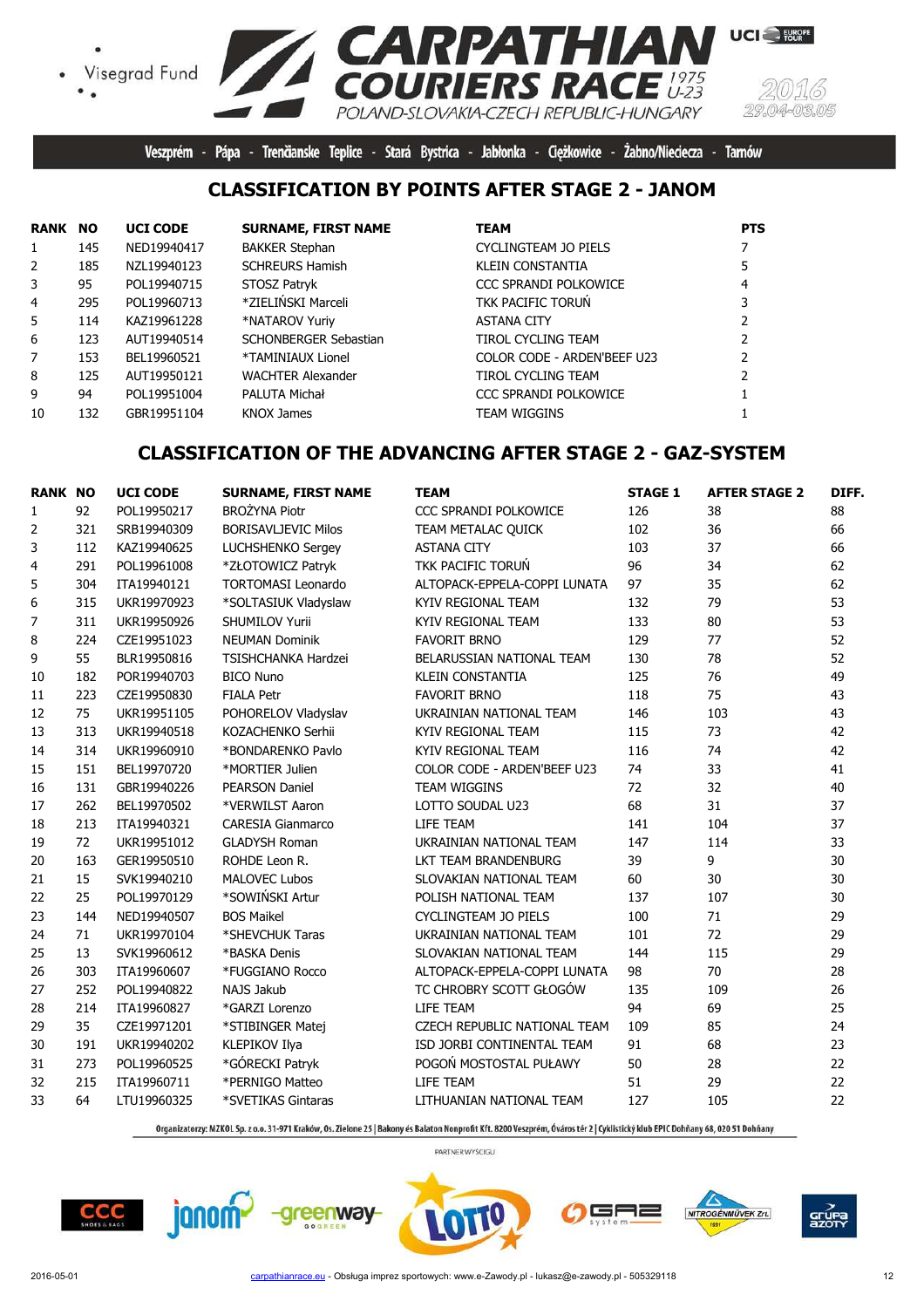

|    |     | veszprem    | rapa<br>ю.               | Trendanske leplice - Stara Bystrica - Japionka - Ciężkowice |     | zapno/Niegecza - larnow |                |
|----|-----|-------------|--------------------------|-------------------------------------------------------------|-----|-------------------------|----------------|
| 34 | 285 | GER19940616 | <b>CARSTENSEN Lucas</b>  | KED - STEVENS RADTEAM BERLIN                                | 128 | 106                     | 22             |
| 35 | 122 | AUT19961002 | *BRKIC Benjamin          | <b>TIROL CYCLING TEAM</b>                                   | 41  | 22                      | 19             |
| 36 | 301 | POL19940105 | <b>REKITA Szymon</b>     | ALTOPACK-EPPELA-COPPI LUNATA                                | 44  | 25                      | 19             |
| 37 | 225 | CZE19950713 | SEKANINA Adam            | <b>FAVORIT BRNO</b>                                         | 45  | 26                      | 19             |
| 38 | 193 | UKR19960216 | *MALEEV Timur            | ISD JORBI CONTINENTAL TEAM                                  | 46  | 27                      | 19             |
| 39 | 124 | AUT19940922 | <b>PAULUS Dennis</b>     | TIROL CYCLING TEAM                                          | 42  | 24                      | 18             |
| 40 | 83  | RUS19950124 | <b>KOBERNIAK Evgenii</b> | RUSSIAN NATIONAL TEAM                                       | 84  | 66                      | 18             |
| 41 | 312 | UKR19950412 | <b>MORUHA Anton</b>      | KYIV REGIONAL TEAM                                          | 85  | 67                      | 18             |
| 42 | 305 | POL19950604 | SZELĄG Gracjan           | ALTOPACK-EPPELA-COPPI LUNATA                                | 82  | 65                      | 17             |
| 43 | 23  | POL19960127 | *WEWIÓR Dominik          | POLISH NATIONAL TEAM                                        | 119 | 102                     | 17             |
| 44 | 61  | LTU19970226 | *LASINIS Venantas        | LITHUANIAN NATIONAL TEAM                                    | 80  | 64                      | 16             |
| 45 | 275 | POL19961012 | *ZAWISTOWSKI Kamil       | POGOŃ MOSTOSTAL PUŁAWY                                      | 117 | 101                     | 16             |
| 46 | 33  | CZE19960127 | *SIPOS Marek             | CZECH REPUBLIC NATIONAL TEAM                                | 77  | 62                      | 15             |
| 47 | 105 | NOR19950219 | <b>BREIVOLD Jon</b>      | TEAM FIXIT.NO                                               | 78  | 63                      | 15             |
| 48 | 123 | AUT19940514 | SCHONBERGER Sebastian    | TIROL CYCLING TEAM                                          | 34  | 21                      | 13             |
| 49 | 161 | GER19971022 | *KANTER Max              | LKT TEAM BRANDENBURG                                        | 17  | 5                       | 12             |
| 50 | 84  | RUS19970224 | *RIKUNOV Petr            | RUSSIAN NATIONAL TEAM                                       | 30  | 18                      | 12             |
| 51 | 264 | BEL19970617 | *VANHOUCKE Harm          | LOTTO SOUDAL U23                                            | 31  | 19                      | 12             |
| 52 | 41  | LAT19940818 | <b>NEILANDS Kristis</b>  | LATVIAN NATIONAL TEAM                                       | 32  | 20                      | 12             |
| 53 | 294 | POL19971016 | *KUKLEWICZ Karol         | TKK PACIFIC TORUN                                           | 73  | 61                      | 12             |
| 54 | 202 | HUN19951126 | ROZSA Balazs             | <b>SZUPER BETON</b>                                         | 111 | 99                      | 12             |
| 55 | 24  | POL19950805 | <b>KARBOWY Marcin</b>    | POLISH NATIONAL TEAM                                        | 112 | 100                     | 12             |
| 56 | 251 | POL19940824 | <b>GRABIS Mateusz</b>    | TC CHROBRY SCOTT GŁOGÓW                                     | 70  | 59                      | 11             |
| 57 | 34  | CZE19970516 | *SORM Jiri               | CZECH REPUBLIC NATIONAL TEAM                                | 71  | 60                      | 11             |
| 58 | 293 | POL19971014 | *SÓJKA Mikołaj           | TKK PACIFIC TORUN                                           | 148 | 138                     | 10             |
| 59 | 263 | BEL19970630 | *JASPERS Ward            | LOTTO SOUDAL U23                                            | 26  | 17                      | 9              |
| 60 | 195 | UKR19960208 | *UDOD Rinat              | ISD JORBI CONTINENTAL TEAM                                  | 107 | 98                      | 9              |
| 61 | 81  | RUS19960926 | *CHERKASOV Nikolay       | RUSSIAN NATIONAL TEAM                                       | 24  | 16                      | 8              |
| 62 | 325 | SRB19970804 | *BAZALAC Miloje          | TEAM METALAC QUICK                                          | 145 | 137                     | 8              |
| 63 | 253 | POL19950215 | <b>KONWA Piotr</b>       | TC CHROBRY SCOTT GŁOGÓW                                     | 18  | 11                      | $\overline{7}$ |
| 64 | 141 | NED19951212 | <b>JANSSEN Adriaan</b>   | <b>CYCLINGTEAM JO PIELS</b>                                 | 19  | 12                      | $\overline{7}$ |
| 65 | 154 | BEL19950717 | <b>MERTZ Remy</b>        | COLOR CODE - ARDEN'BEEF U23                                 | 20  | 13                      | $\overline{7}$ |
| 66 | 132 | GBR19951104 | <b>KNOX James</b>        | TEAM WIGGINS                                                | 21  | 14                      | $\overline{7}$ |
| 67 | 114 | KAZ19961228 | *NATAROV Yuriy           | <b>ASTANA CITY</b>                                          | 22  | 15                      | 7              |
| 68 | 164 | GER19960307 | *FRAHM Jasper            | LKT TEAM BRANDENBURG                                        | 62  | 55                      | 7              |
| 69 | 235 | POL19950311 | KRZYWDA Patryk           | TARNOVIA TARNOWO PODGÓRNE                                   | 63  | 56                      | $\overline{7}$ |
| 70 | 42  | LAT19970420 | *GAVARS Eriks            | LATVIAN NATIONAL TEAM                                       | 64  | 57                      | 7              |
| 71 | 283 | GER19950513 | NIEDERLAG Luca           | KED - STEVENS RADTEAM BERLIN                                | 65  | 58                      | 7              |
| 72 | 212 | ITA19950502 | BORDACCHINI Andrea       | LIFE TEAM                                                   | 143 | 136                     | 7              |
| 73 | 31  | CZE19941117 | <b>KUKRLE Michael</b>    | <b>CZECH REPUBLIC NATIONAL TEAM</b>                         | 16  | 10                      | 6              |
| 74 | 121 | AUT19940116 | <b>BOSMAN Patrick</b>    | TIROL CYCLING TEAM                                          | 12  | $\overline{7}$          | 5              |
| 75 | 82  | RUS19961207 | *KURIANOV Stepan         | RUSSIAN NATIONAL TEAM                                       | 13  | 8                       | 5              |
| 76 | 331 | HUN19970722 | *ZATHURECZKY Mark        | MUGENRACE TEAM PROLOG                                       | 138 | 133                     | 5              |
| 77 | 234 | POL19951216 | KORCZYŃSKI Borys         | TARNOVIA TARNOWO PODGÓRNE                                   | 139 | 134                     | 5              |
| 78 | 332 | SRB19970116 | *NIMCEVIC Dario          | MUGENRACE TEAM PROLOG                                       | 140 | 135                     | 5              |
| 79 | 194 | UKR19960906 | *SELIVERSOV Roman        | ISD JORBI CONTINENTAL TEAM                                  | 120 | 117                     | 3              |
| 80 | 94  | POL19951004 | PALUTA Michał            | CCC SPRANDI POLKOWICE                                       | 3   | 1                       | 2              |
| 81 | 261 | BEL19970113 | *CASTRIQUE Jonas         | LOTTO SOUDAL U23                                            | 8   | 6                       | 2              |
| 82 | 183 | ESP19950107 | <b>MAS Enric</b>         | KLEIN CONSTANTIA                                            | 5   | 4                       | 1              |
|    |     |             |                          |                                                             |     |                         |                |

Organizatorzy: MZKOL Sp. z o.o. 31-971 Kraków, Os. Zielone 25 | Bakony és Balaton Nonprofit Kft. 8200 Veszprém, Óváros tér 2 | Cyklistický klub EPIC Dohňany 68, 020 51 Dohňany PARTNER WYŚCIGU









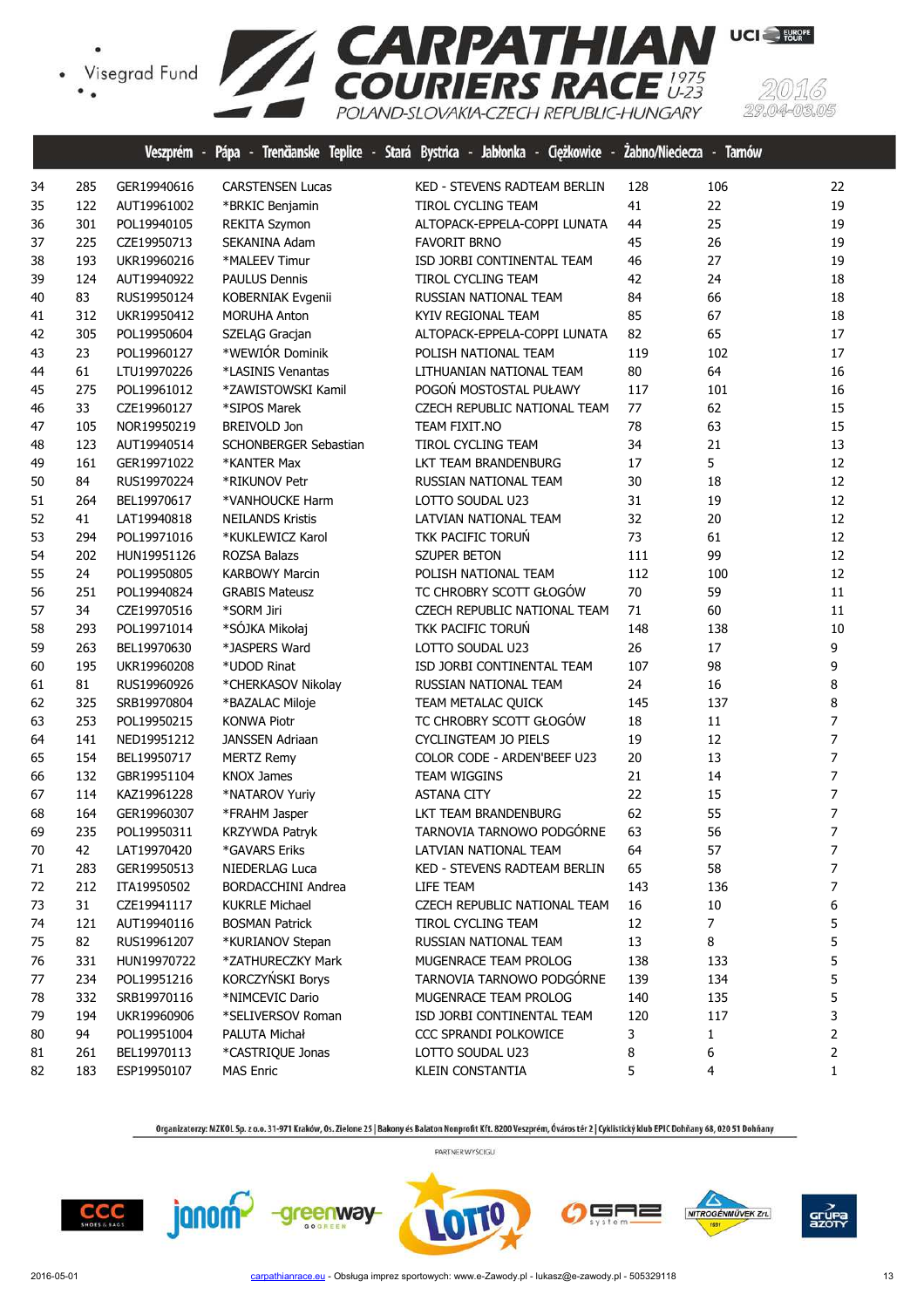

Veszprém - Pápa - Trenčianske Teplice - Stará Bystrica - Jabłonka - Ciężkowice - Żabno/Nieciecza -**Tarnów** 

#### **COMMISSAIRES PANEL COMMUNIQUE**

Nothing to declare

 $\bullet$ 

#### **ORDER OF TECHNICAL CAR ON STAGE 3**

| OΝ             | <b>UCI CODE</b> | TEAM                                |
|----------------|-----------------|-------------------------------------|
| $\mathbf{1}$   | CCC             | CCC SPRANDI POLKOWICE               |
| $\overline{2}$ | <b>CJP</b>      | <b>CYCLINGTEAM JO PIELS</b>         |
| 3              | <b>KLC</b>      | <b>KLEIN CONSTANTIA</b>             |
| 4              | LKT             | LKT TEAM BRANDENBURG                |
| 5              | <b>LTS</b>      | LOTTO SOUDAL U23                    |
| 6              | <b>TIR</b>      | TIROL CYCLING TEAM                  |
| 7              | <b>RUS</b>      | RUSSIAN NATIONAL TEAM               |
| 8              | <b>CZE</b>      | CZECH REPUBLIC NATIONAL TEAM        |
| 9              | <b>CLG</b>      | TC CHROBRY SCOTT GŁOGÓW             |
| 10             | <b>CCA</b>      | COLOR CODE - ARDEN'BEEF U23         |
| 11             | <b>WGN</b>      | <b>TEAM WIGGINS</b>                 |
| 12             | <b>TSE</b>      | <b>ASTANA CITY</b>                  |
| 13             | LAT             | LATVIAN NATIONAL TEAM               |
| 14             | <b>ALT</b>      | ALTOPACK-EPPELA-COPPI LUNATA        |
| 15             | <b>FVB</b>      | <b>FAVORIT BRNO</b>                 |
| 16             | <b>ISD</b>      | ISD JORBI CONTINENTAL TEAM          |
| 17             | <b>PMP</b>      | POGOŃ MOSTOSTAL PUŁAWY              |
| 18             | LFT.            | LIFE TEAM                           |
| 19             | <b>SVK</b>      | SLOVAKIAN NATIONAL TEAM             |
| 20             | <b>PAC</b>      | TKK PACIFIC TORUŃ                   |
| 21             | <b>MEO</b>      | TEAM METALAC QUICK                  |
| 22             | <b>FIX</b>      | TEAM FIXIT.NO                       |
| 23             | <b>DKB</b>      | DUKLA BANSKA BYSTRICA               |
| 24             | <b>TAR</b>      | TARNOVIA TARNOWO PODGÓRNE           |
| 25             | <b>BLR</b>      | BELARUSSIAN NATIONAL TEAM           |
| 26             | <b>KED</b>      | <b>KED - STEVENS RADTEAM BERLIN</b> |
| 27             | LTU             | LITHUANIAN NATIONAL TEAM            |
| 28             | <b>KYV</b>      | KYIV REGIONAL TEAM                  |
| 29             | <b>UKR</b>      | UKRAINIAN NATIONAL TEAM             |
| 30             | SZB             | <b>SZUPER BETON</b>                 |
| 31             | <b>POL</b>      | POLISH NATIONAL TEAM                |
| 32             | <b>MUG</b>      | MUGENRACE TEAM PROLOG               |

Organizatorzy: MZKOL Sp. z o.o. 31-971 Kraków, Os. Zielone 25 | Bakony és Balaton Nonprofit Kft. 8200 Veszprém, Óváros tér 2 | Cyklistický klub EPIC Dohňany 68, 020 51 Dohňany

PARTNER WYŚCIGU



janom<sup>2</sup>

greenway



5F ╕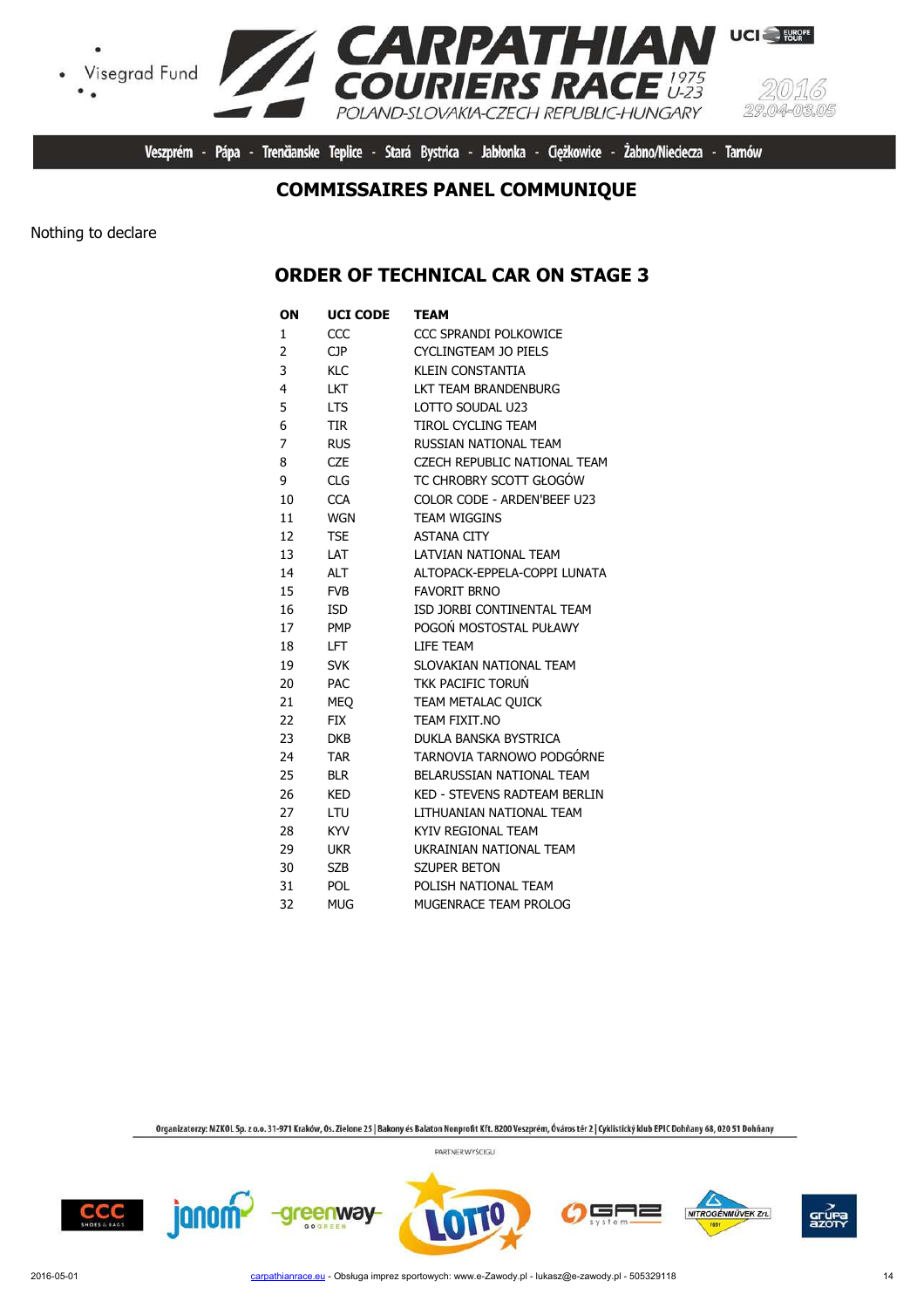CCC

janon

2016-05-01 carpathianrace.eu - Obsługa imprez sportowych: www.e-Zawody.pl - lukasz@e-zawody.pl - 505329118

Organizatorzy: MZKOL Sp. z o.o. 31-971 Kraków, Os. Zielone 25 | Bakony és Balaton Nonprofit Kft. 8200 Veszprém, Óváros tér 2 | Cyklistický klub EPIC Dohňany 68, 020 51 Dohňany

PARTNER WYŚCIGU





**reenway** 





**RUSSIAN NATIONAL TEAM**

**PALUTA Michał (94) CCC SPRANDI POLKOWICE** Jersey wearer: **CASTRIQUE Jonas (261) LOTTO SOUDAL U23**

**GREENWAY**

 $29.04$ 0305 **Tarnów** 

**UCI** FURGPE

Żabno/Nieciecza -

# **JERSEY HOLDERS ON STAGE**

#### **Individual general classification - yellow jersey**

**top** 

#### **Classification by places – green jersey**

ana. -areenway-

#### **Mountains classification - orange jersey**



#### **Classification by points - azure jersey**













╕



**CCC**

**KOBERNIAK Evgenii (83)**

**JANOM**

**PALUTA Michał (94) CCC SPRANDI POLKOWICE**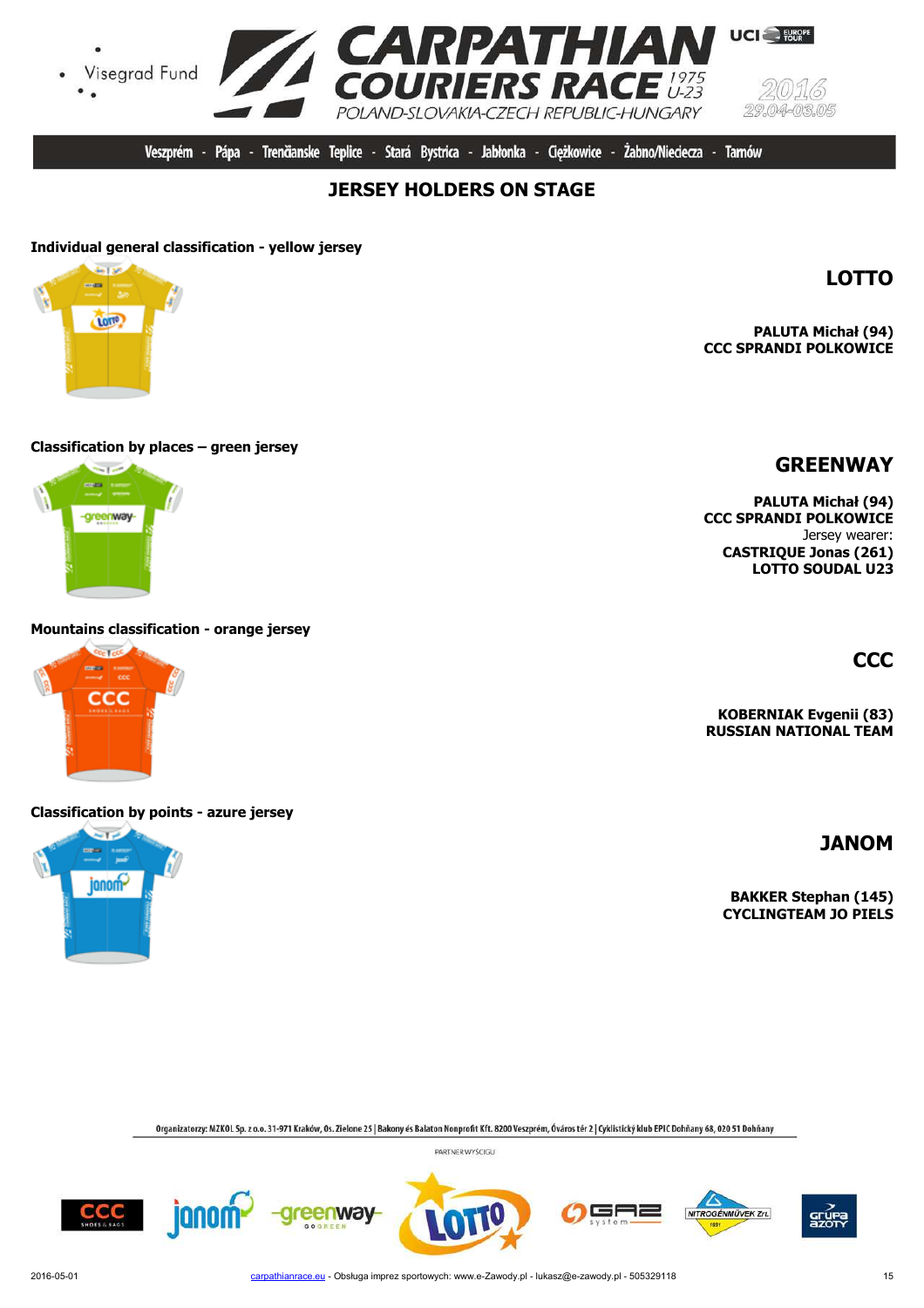

Veszprém - Pápa - Trenčianske Teplice - Stará Bystrica - Jabłonka - Cieżkowice -Żabno/Nieciecza - Tarnów

#### **Classification of competitors 19-20 years - white jersey <b>NITROGENMUVEK**



**KANTER Max (161) LKT TEAM BRANDENBURG**

#### **Classification of the advancing - black jersey**



#### **GAZ-SYSTEM**

**BROŻYNA Piotr (92) CCC SPRANDI POLKOWICE**

Organizatorzy: MZKOL Sp. z o.o. 31-971 Kraków, Os. Zielone 25 | Bakony és Balaton Nonprofit Kft. 8200 Veszprém, Óváros tér 2 | Cyklistický klub EPIC Dohňany 68, 020 51 Dohňany









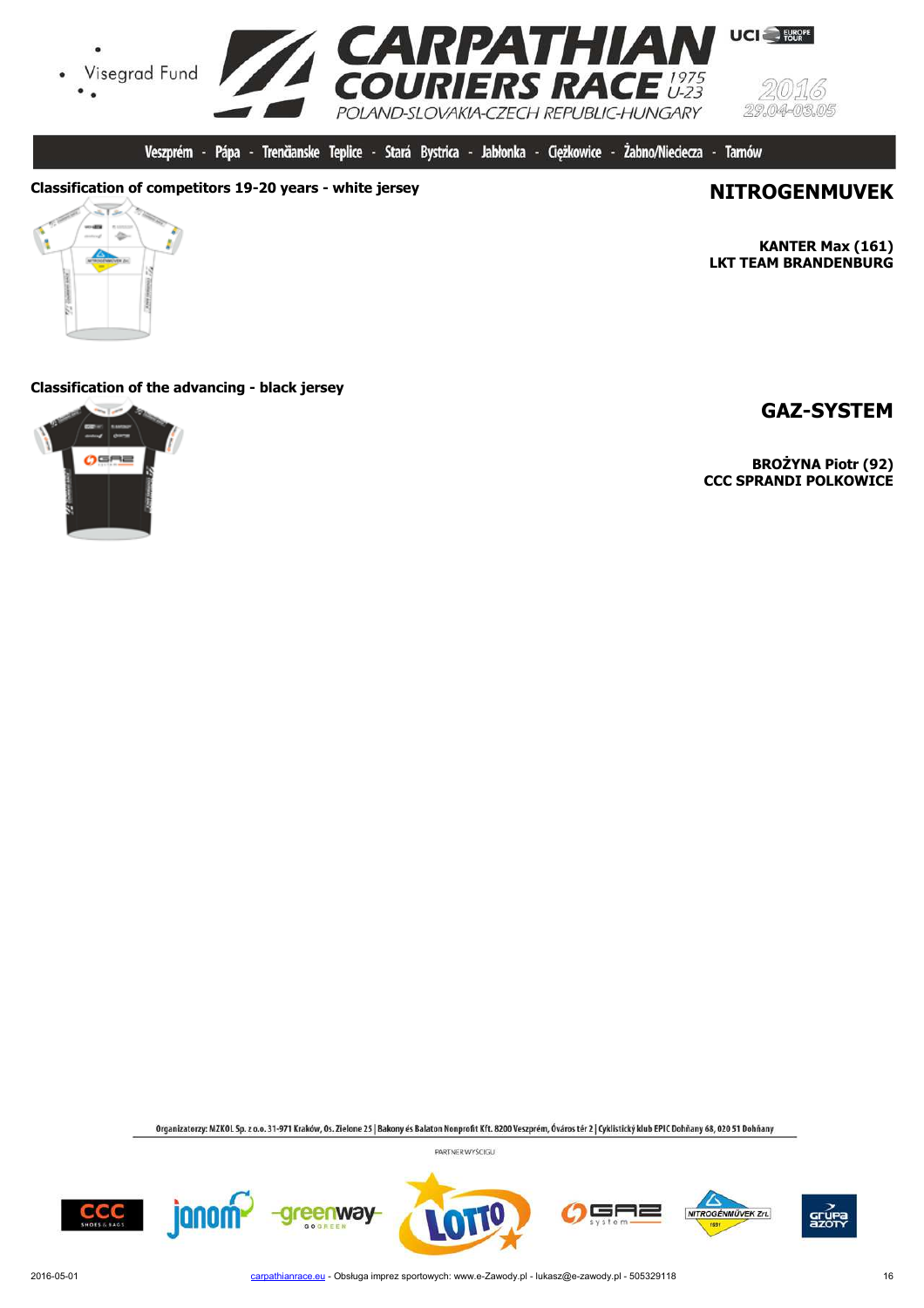

Veszprém - Pápa - Trenčianske Teplice - Stará Bystrica - Jabłonka - Ciężkowice - Żabno/Nieciecza - Tarnów

# **The results are available immediately after the race.**

**Please visit our website http://e-zawody.pl/result-ccr16**

**or scan the code.**



Organizatorzy: MZKOL Sp. z o.o. 31-971 Kraków, Os. Zielone 25 | Bakony és Balaton Nonprofit Kft. 8200 Veszprém, Óváros tér 2 | Cyklistický klub EPIC Dohňany 68, 020 51 Dohňany